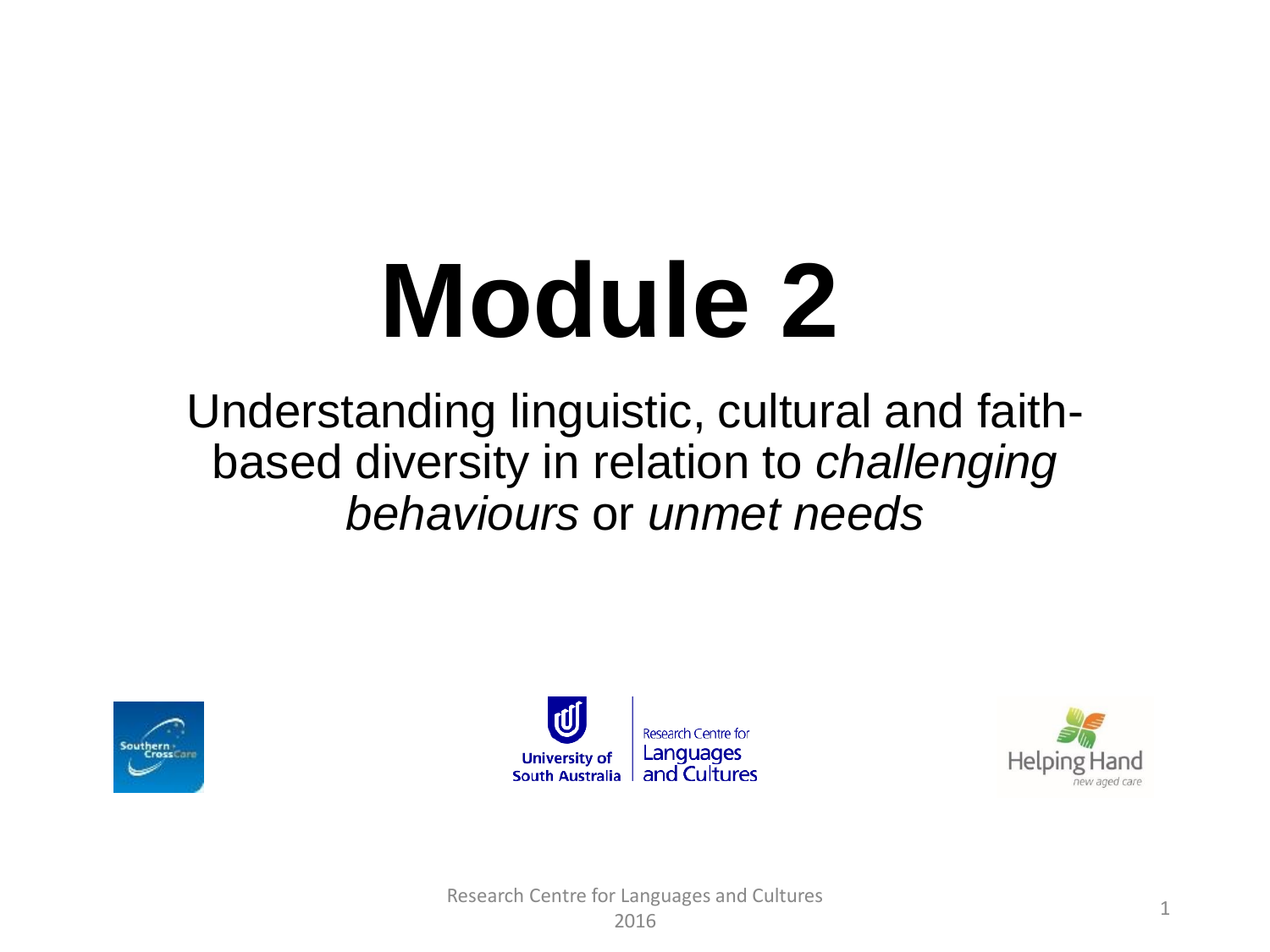# **Key questions**

- How does the linguistic, cultural and faithbased profile of participants in aged care (those being cared for, care workers, nurses and families) come into play in their safety and care?
- How does this matter for safety and care when there are challenging behaviours or unmet needs?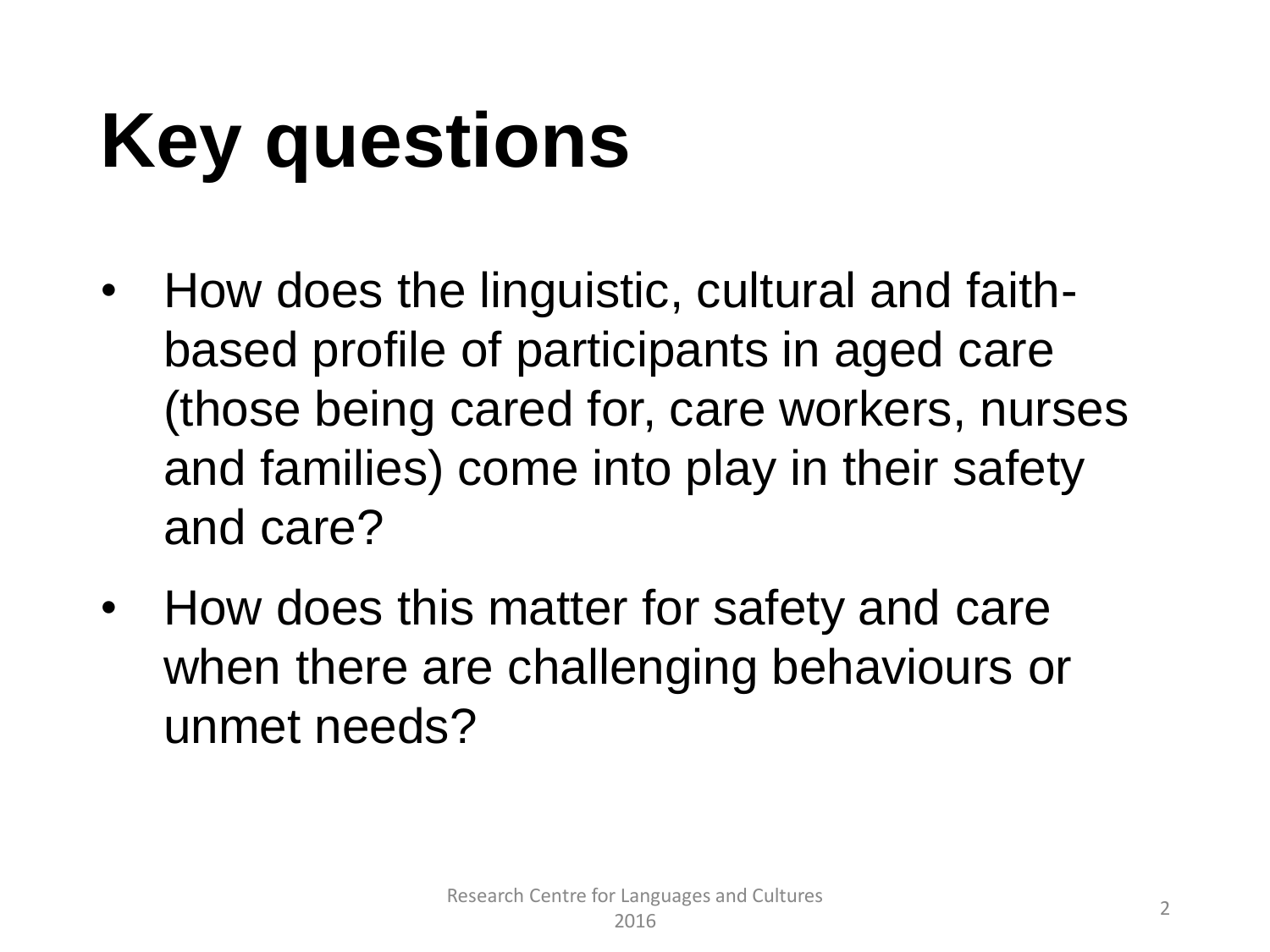# **Objectives**

In this module, participants will consider:

- the label CALD (culturally and linguistically diverse) and the linguistic, cultural and faith-based diversity in their own environment
- how they and others are at home in their own language, culture and faith
- how linguistic, cultural and faith-based diversity influences perceptions of relationships, communication and practices
- the risks and opportunities that diversity brings in providing for safety and care

They will also develop:

strategies for intercultural interaction and communication in providing for safety and care.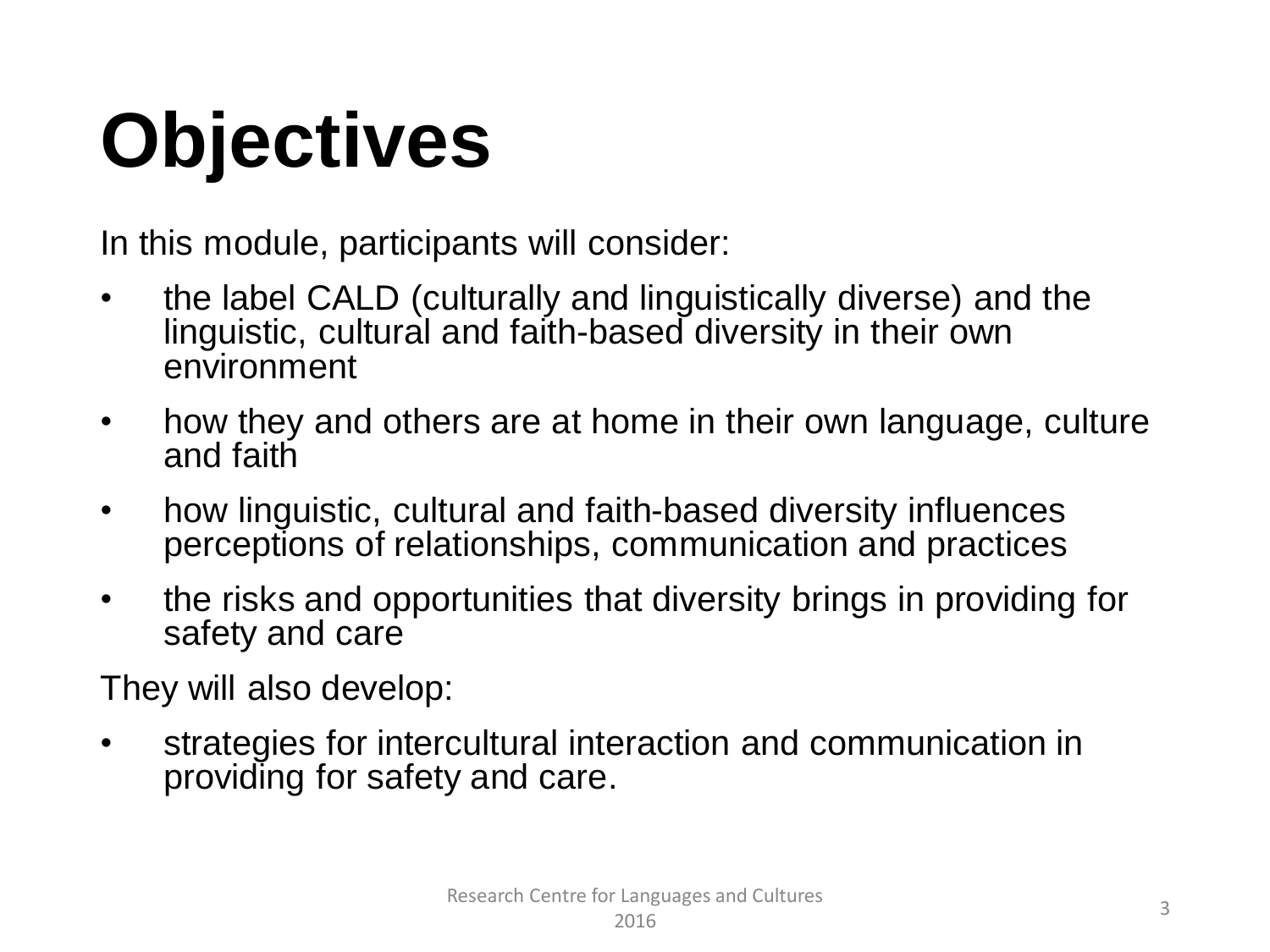### **Outline**

- 1. Re-considering the CALD label
- 2. Considering the influence of diversity on perceptions
- 3. Understanding risks and opportunities in diversity
- 4. Strategies for doing safety and care in diversity.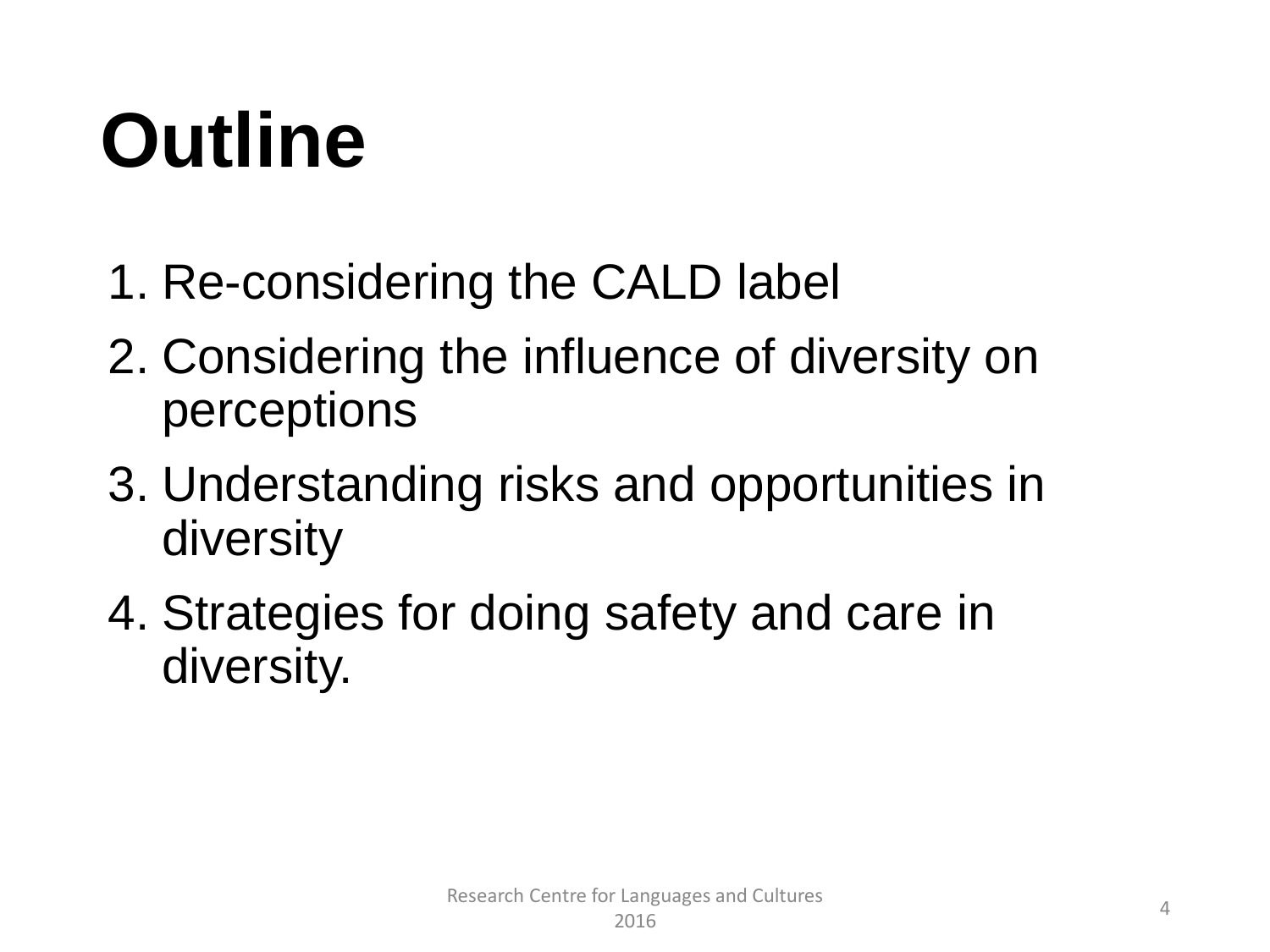#### *Segment 1*

### *Re-considering the CALD label (culturally and linguistically diverse)*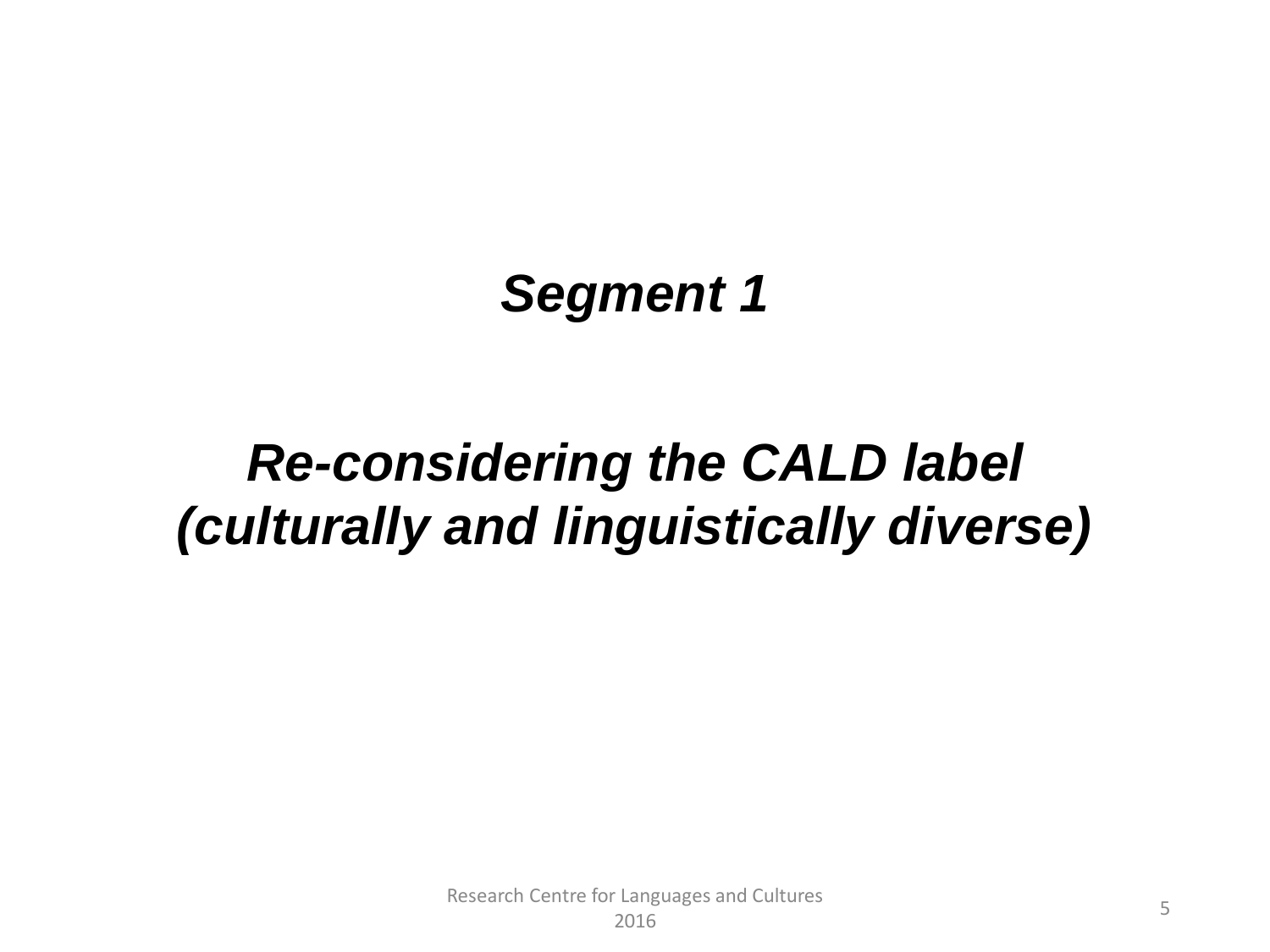### **Small group or individual activity**

Think about a recent experience when you had to interact with a person/s from another language, culture and faith – at work or in your social life.

Write down some notes about the experience.

- Did you understand them?
- How did they understand you?
- What did you notice was different / the same in your interaction?
- What did you do to try to share understanding? What did they do?
- How did you react, respond, feel? How did they?
- How did you explain the experience to yourself?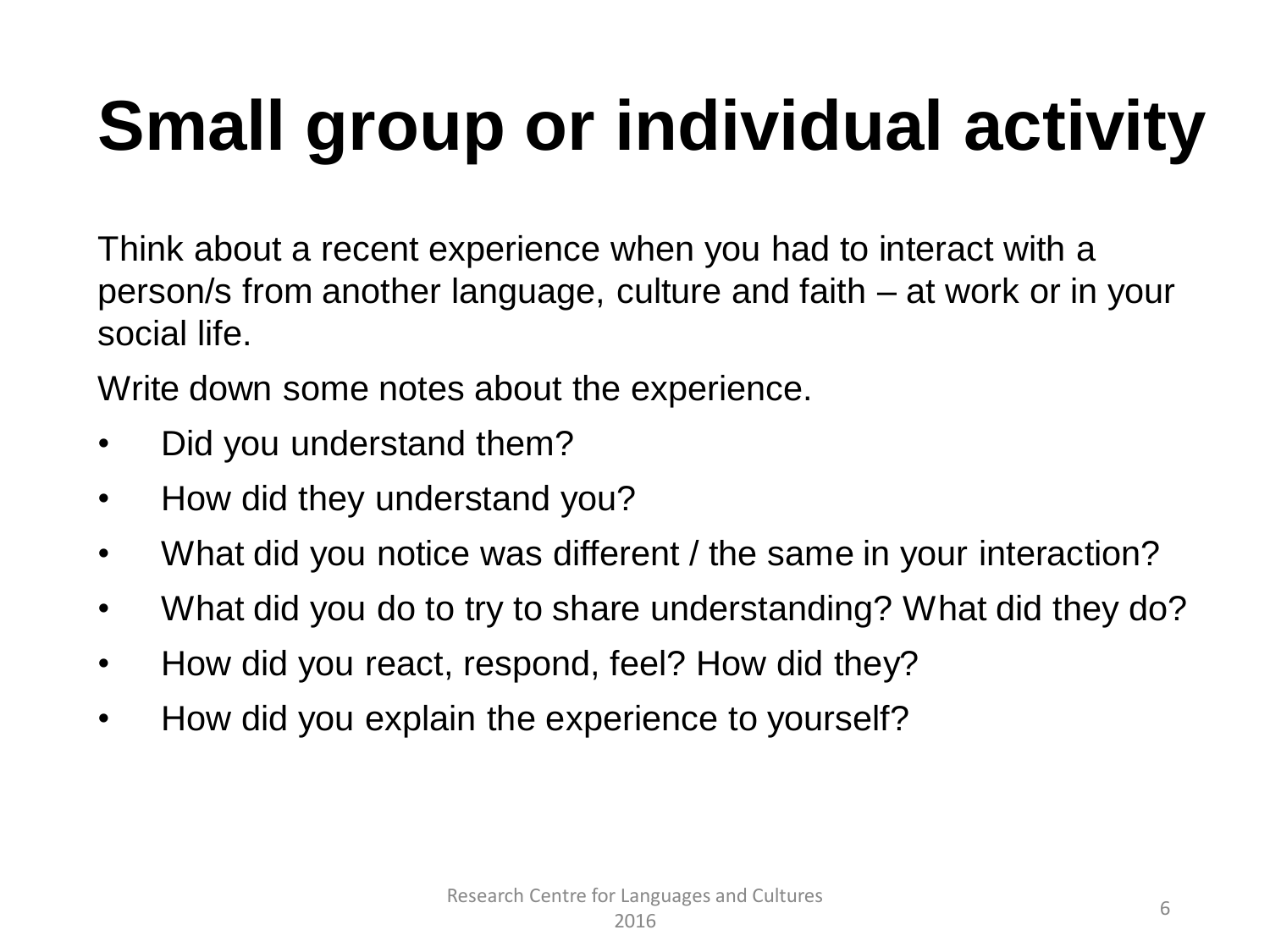# **Small group activity**

Share your strategies for trying to understand people of different cultures, languages and faiths.

Compile a list of the reactions, responses, feelings of the group, and the explanations you gave to the experience.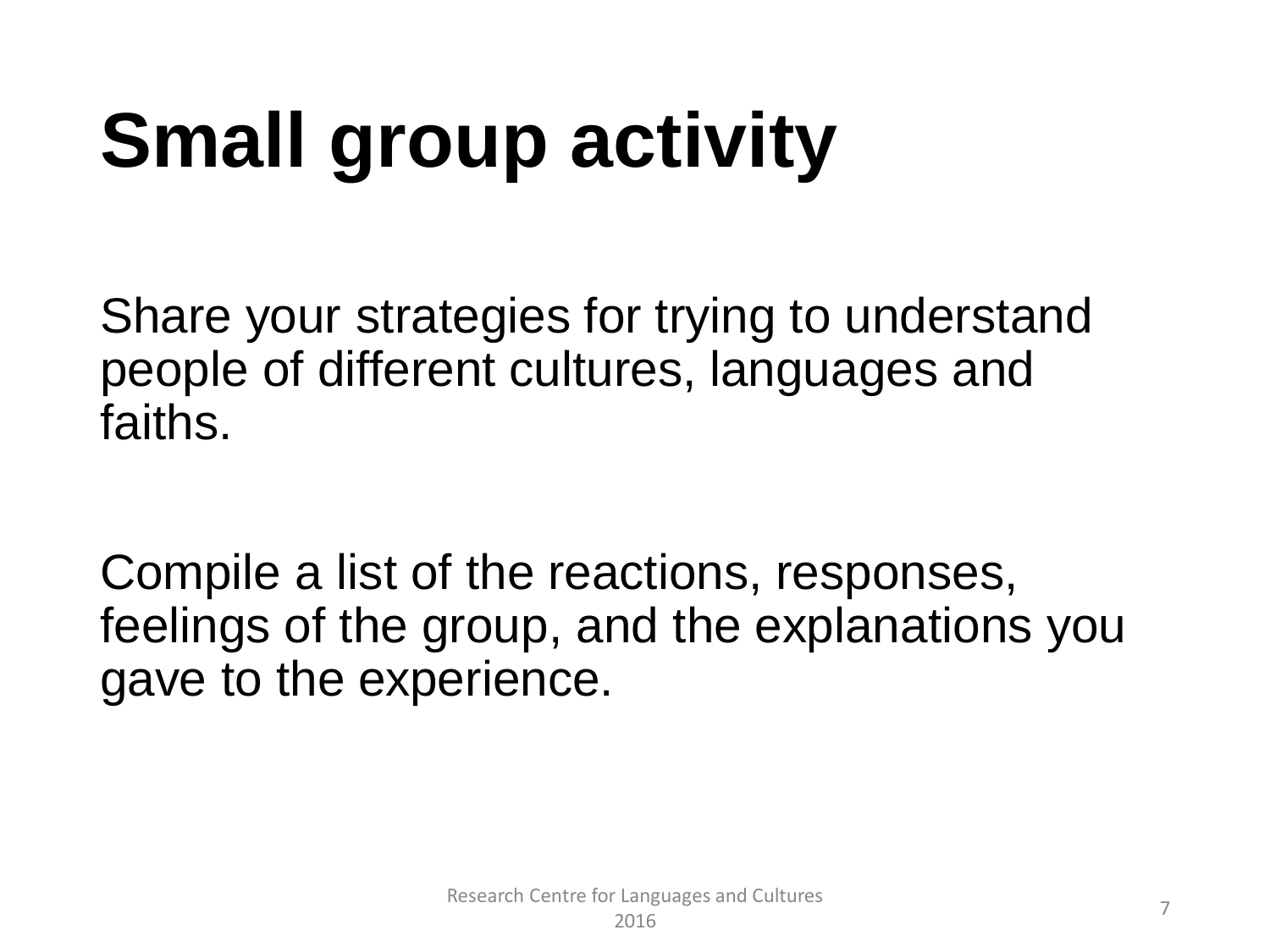'We have a gentleman here at the moment, an Indian man, and he is of the Sikh religion. Now, I don't know anything about that. In his culture, the elderly stay at home and the family looks after them. I know there is a lot of resentment there, towards his daughter who can't look after him at home. He has to be in here. But in his mind, because he is of that age and background, he believes that she should be looking after him and she is not. So that then causes problems for us because he does not want to be here, so he won't always communicate as effectively as he can. He can, but he just doesn't want to because he doesn't want to be here …

'They have rituals and we don't know what those rituals are and the last thing you want to do is offend anyone at that time, but it's very hard … you don't know what those rituals are and you can't find out what those rituals are.'

(Enrolled nurse)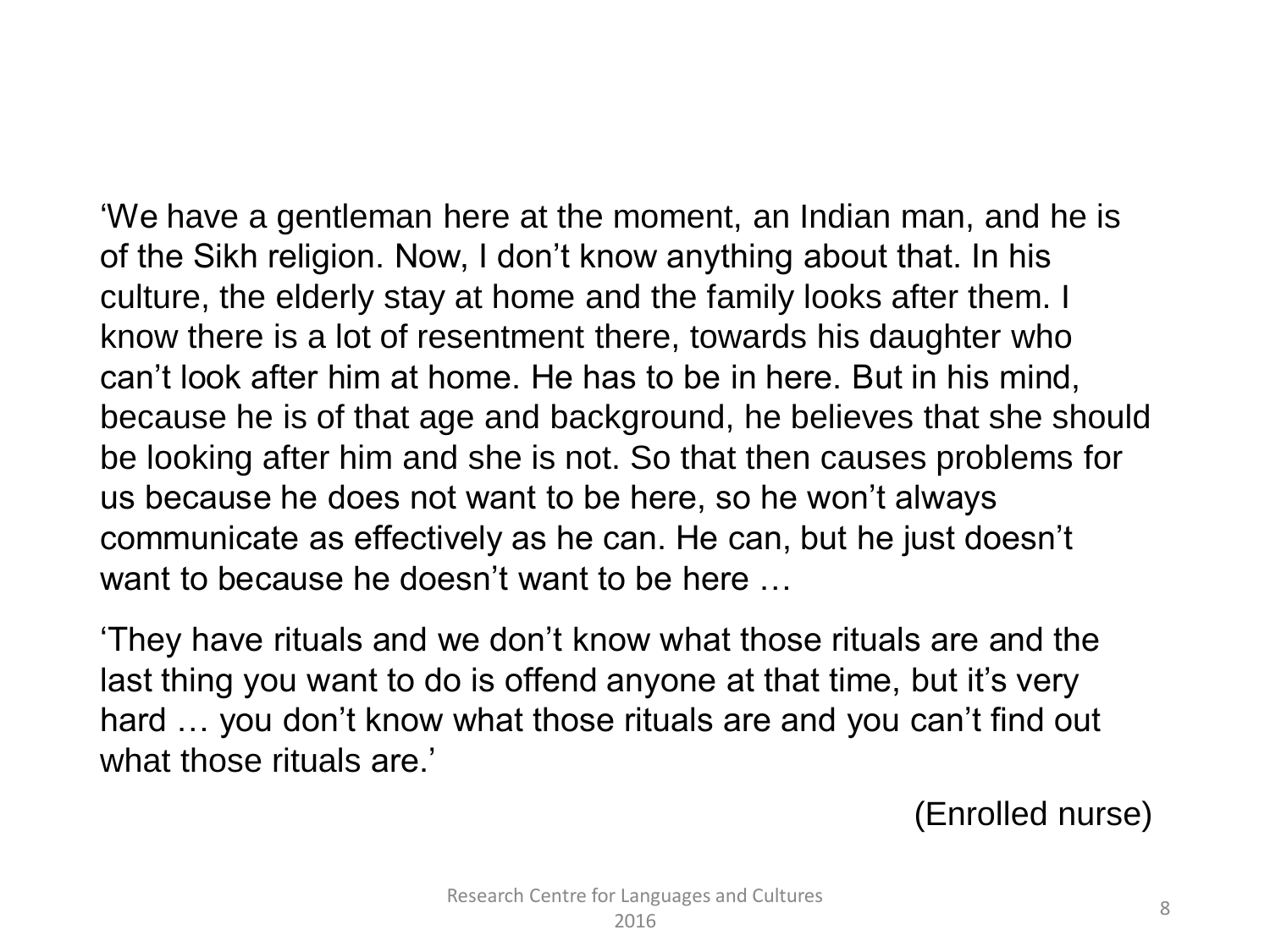### **Pairs or small group activity**

Consider the account of the Sikh gentleman given by a nurse in the previous slide and in pairs discuss:

- What do you notice about how the nurse describes the gentleman?
- What observations does she make about his culture? How does she interpret his culture? Do you both/all agree?
- How does she see the consequences for the gentleman?
- What observations does she make about the rituals? Do you both/all agree?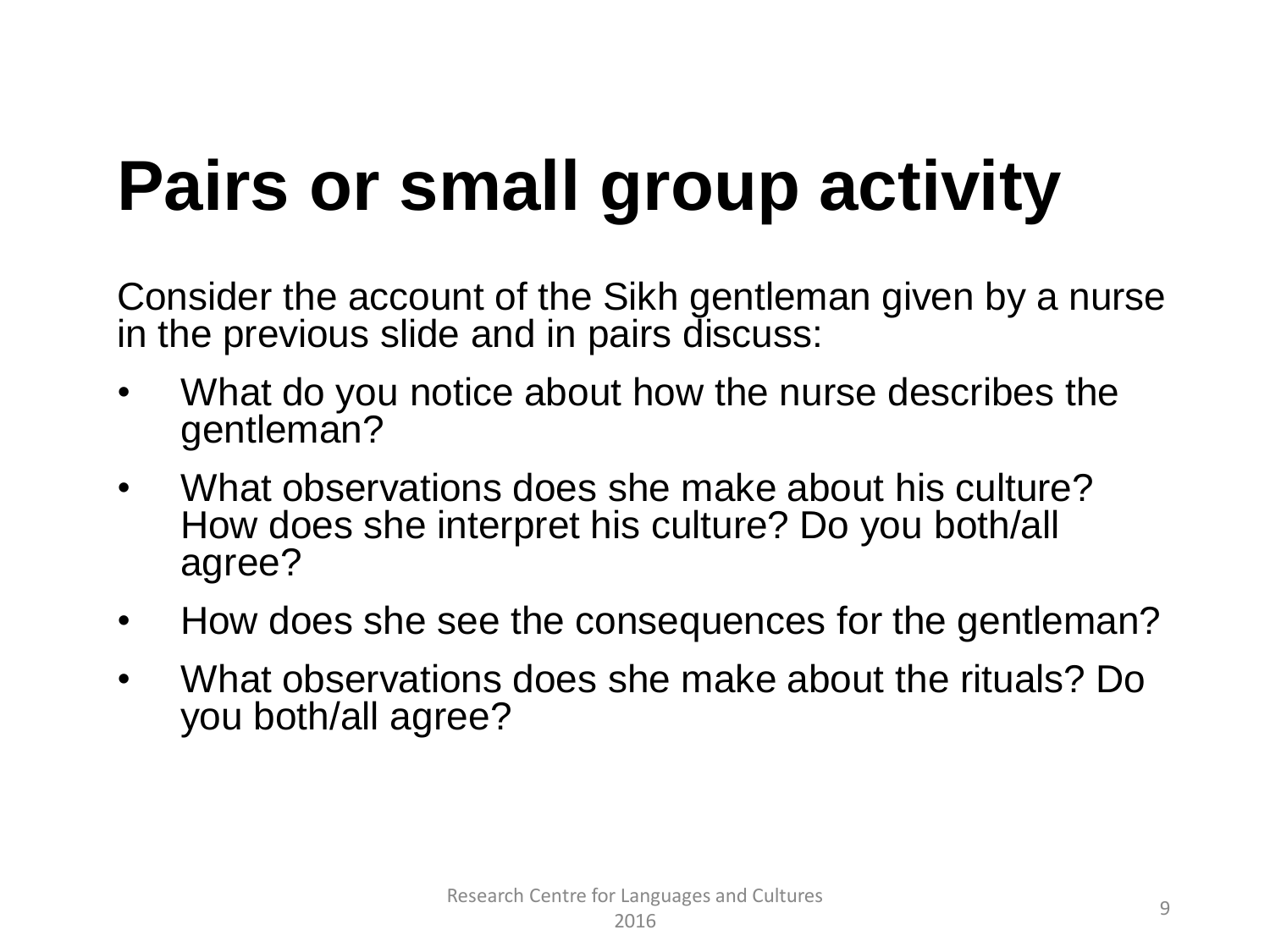**Video 2.1** Consider the perspectives of five care workers and a registered nurse in understanding the linguistic, cultural and faith-based profile of participants in aged care in the following video.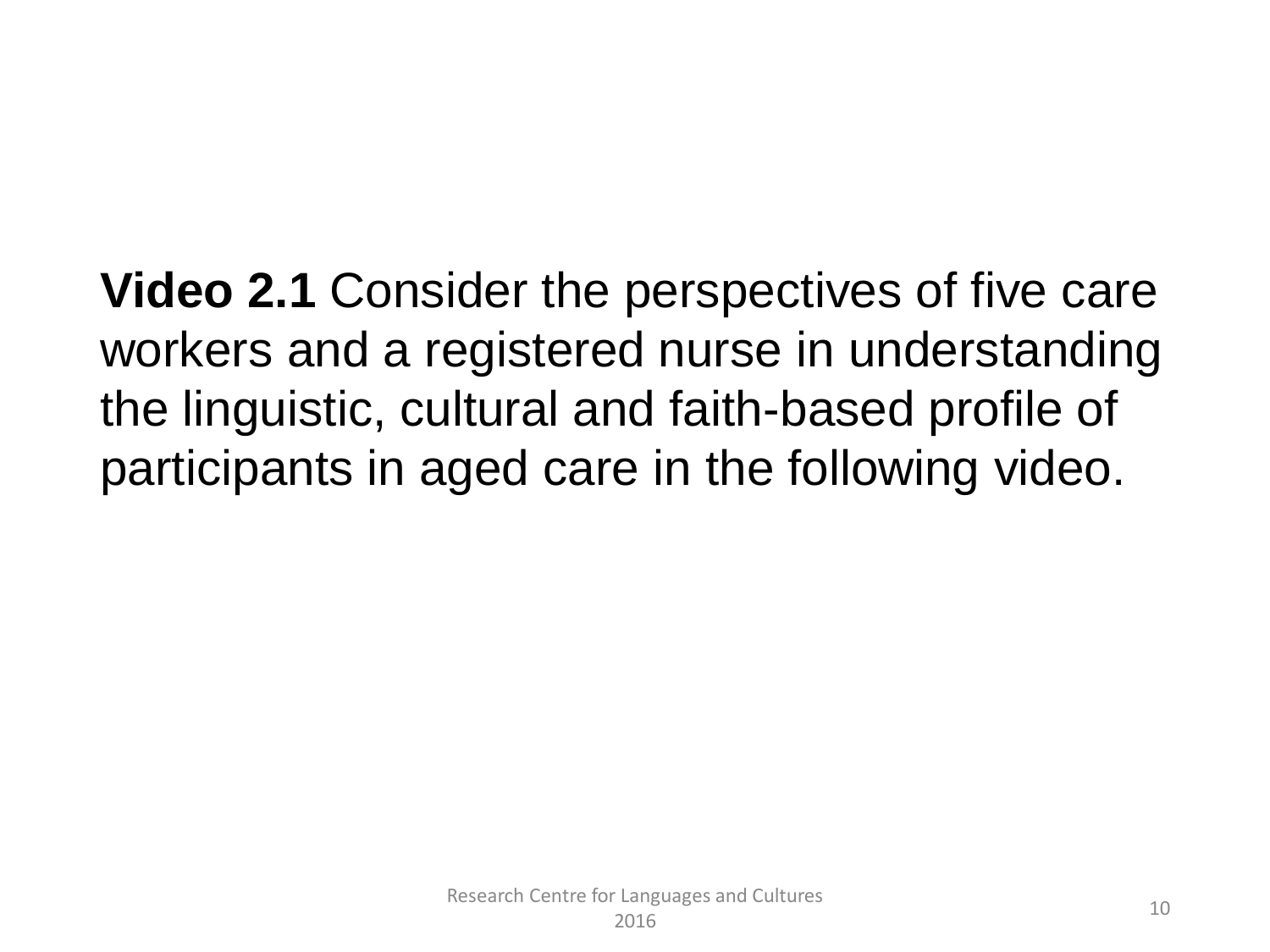# **Small group activity**

In groups of four, ask one another:

• Have you encountered the phrase 'culturally and linguistically diverse' – the label 'CALD'? Where? When? How do you understand this term?

We tend to take labels for granted.

• Pause for a minute to consider what CALD means. To whom does the label refer? Have you noted any problems with the label?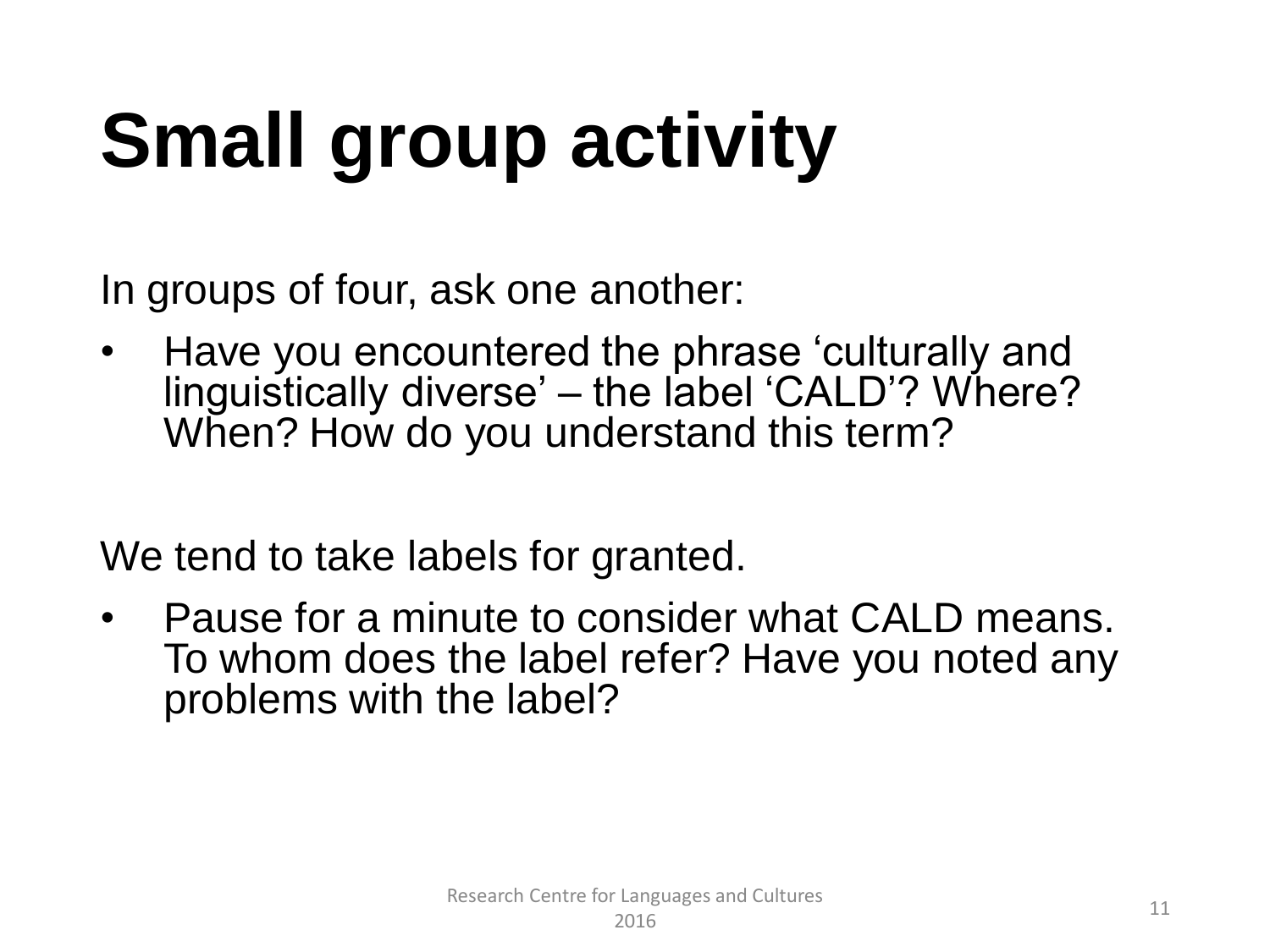### *Reconsidering the CALD label*

It identifies a particular group of people, when in reality all participants (those being cared for, carers, nurses, family) are *'*at home' in their own language and culture. All people see their way of behaving, their own world view as normal.

*It is imposed by the dominant group in a way that positions non-dominant groups as different.*

It is normative – it suggests that the dominant group's behaviour is considered 'normal' and that the non-dominant group will behave *in contrast to* the dominant group. It defines the non-dominant group as a problem or as different.

It is attributed to persons rather than contexts or situations.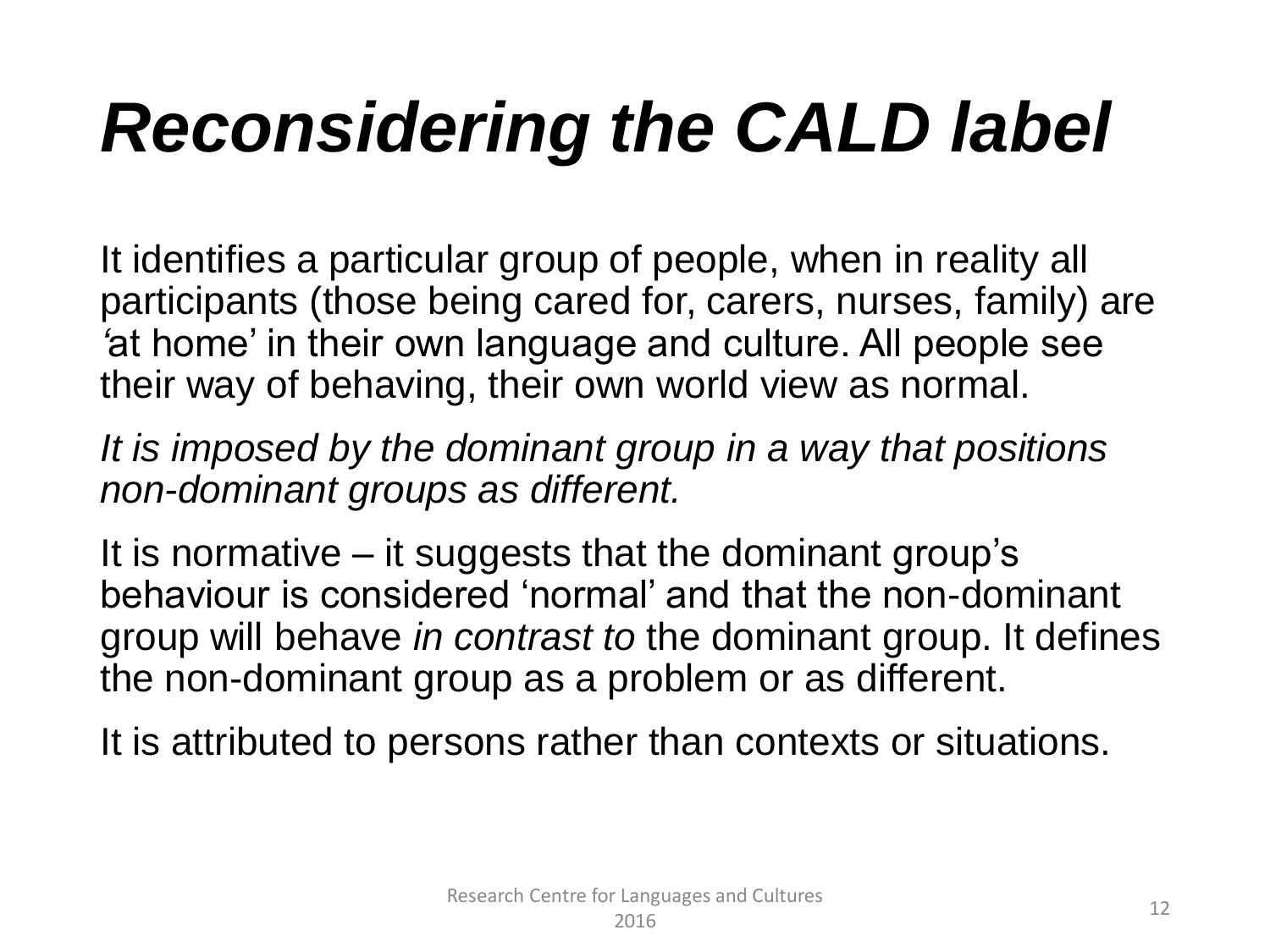CALD is a convenient label and it is used a lot in policies and guidelines BUT …

It can hinder understanding in providing for safety and care if communication is not recognised as:

- *intercultural* i.e. that understanding requires bridging one's own language and culture in relation to the languages and cultures of others
- *everyone's responsibility –* because being 'at home' in one's own language and culture is a characteristic of all of us.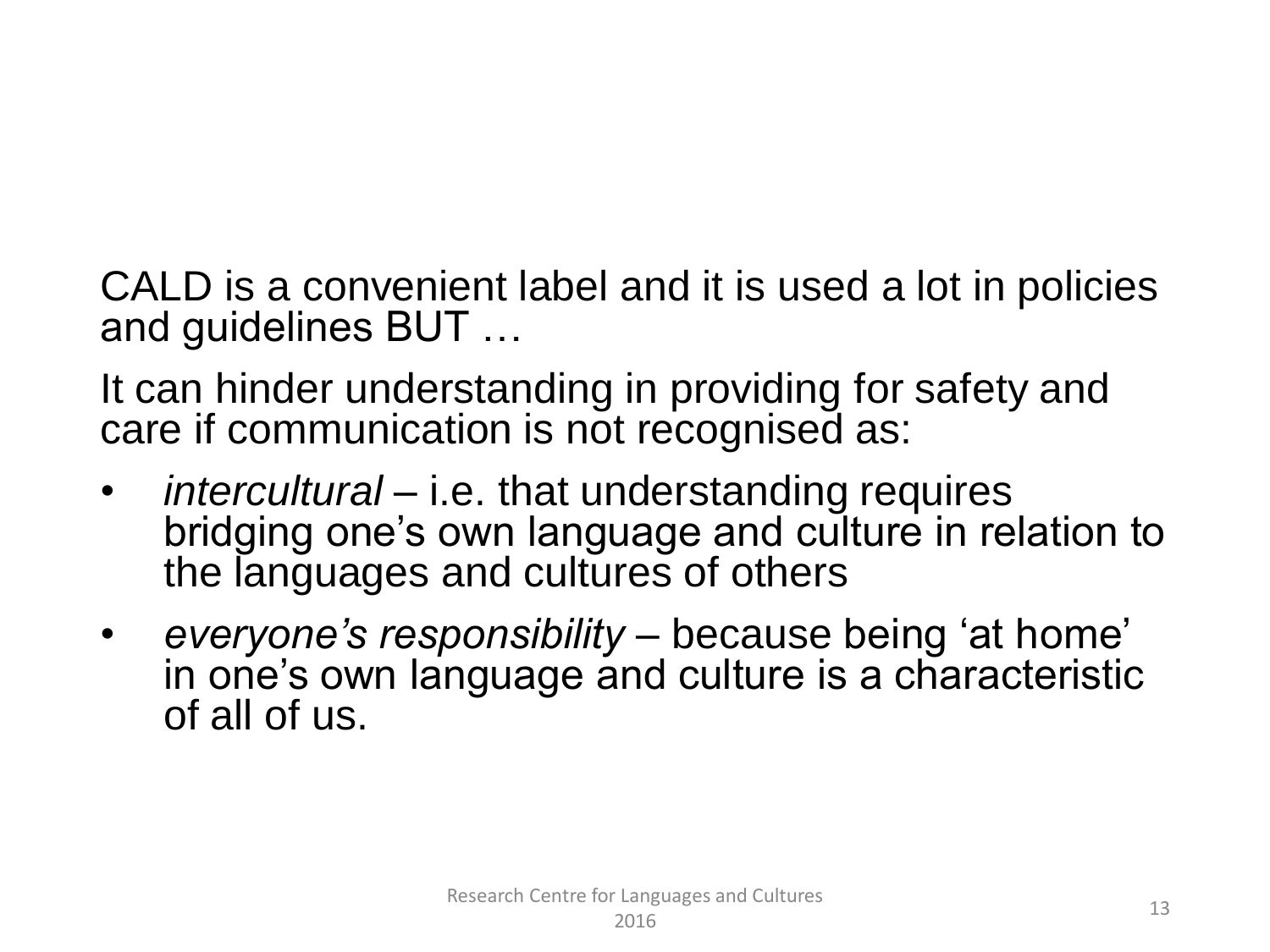# **Bringing it together**

What key ideas have emerged about linguistic, cultural and faith-based diversity, and the way they come into play in providing safety and care?

Have you experienced linguistic, cultural and faith-based diversity in your work context? How do you understand this diversity?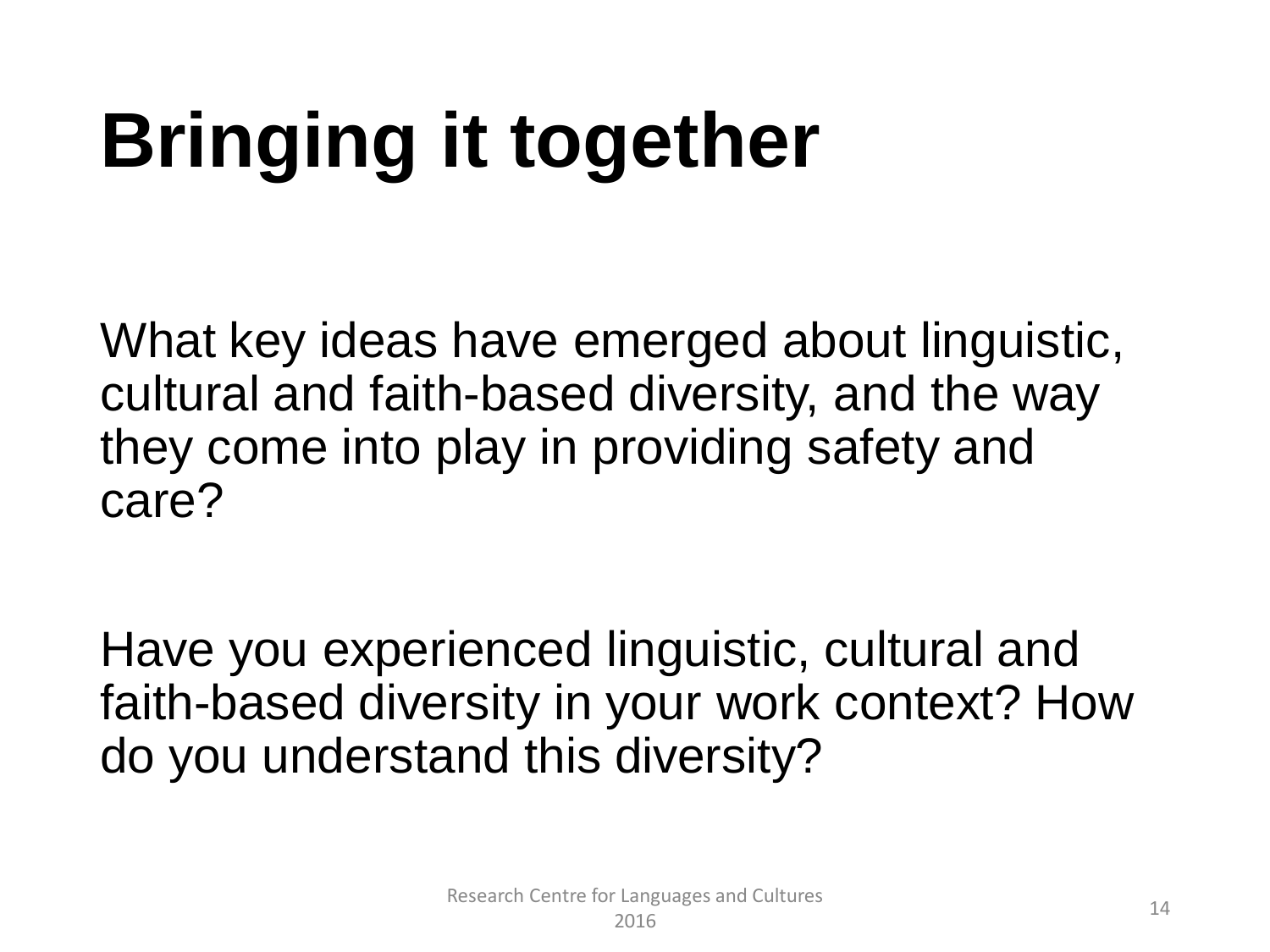#### *Segment 2*

#### *Considering the influence of diversity on perceptions*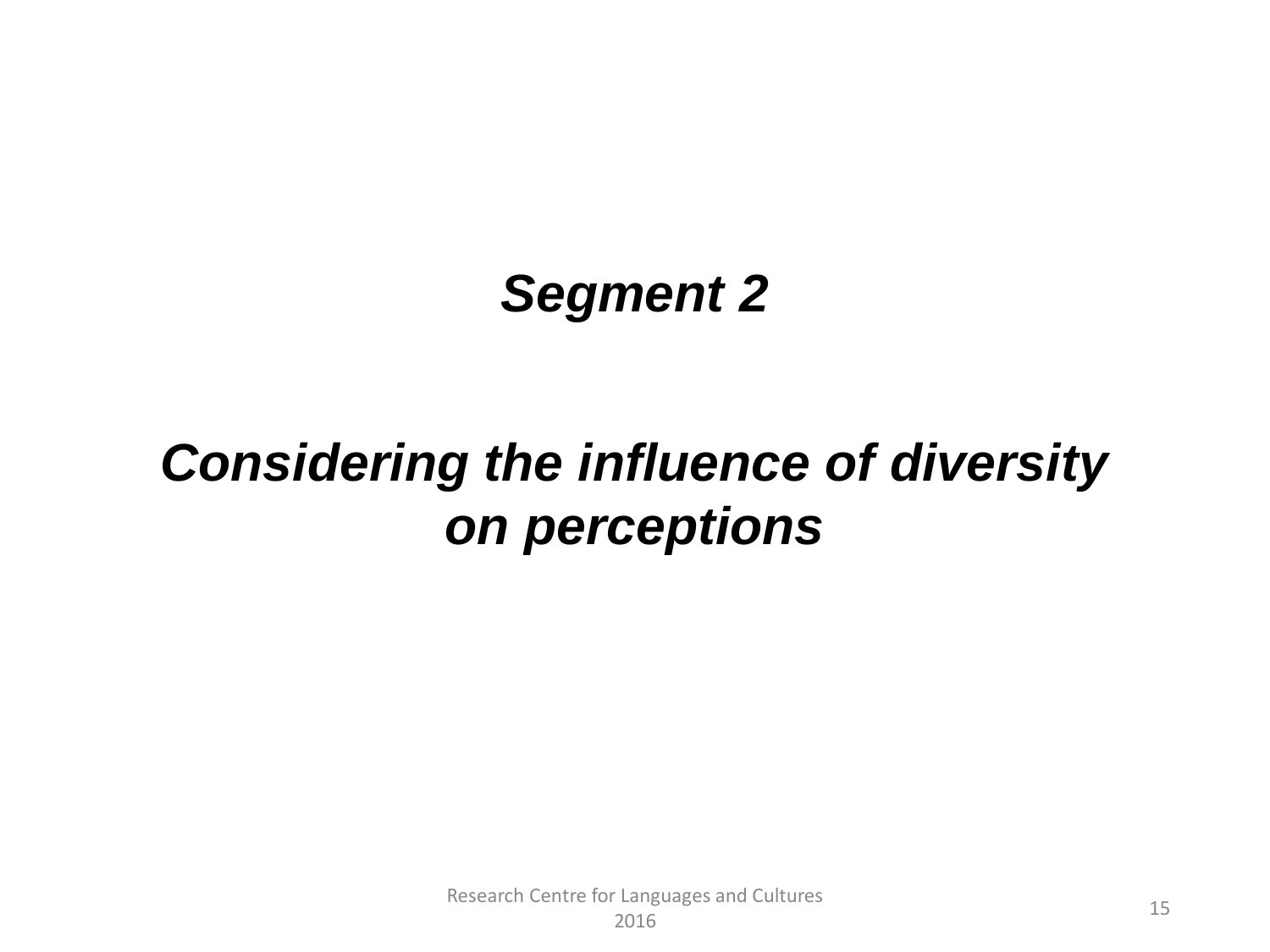'Cultural factors determine the ways in which workers interpret information, the meanings they attribute to messages and the conditions under which information will be noticed, interpreted and given importance.'

(Trajkovski & Loosemore, 2006)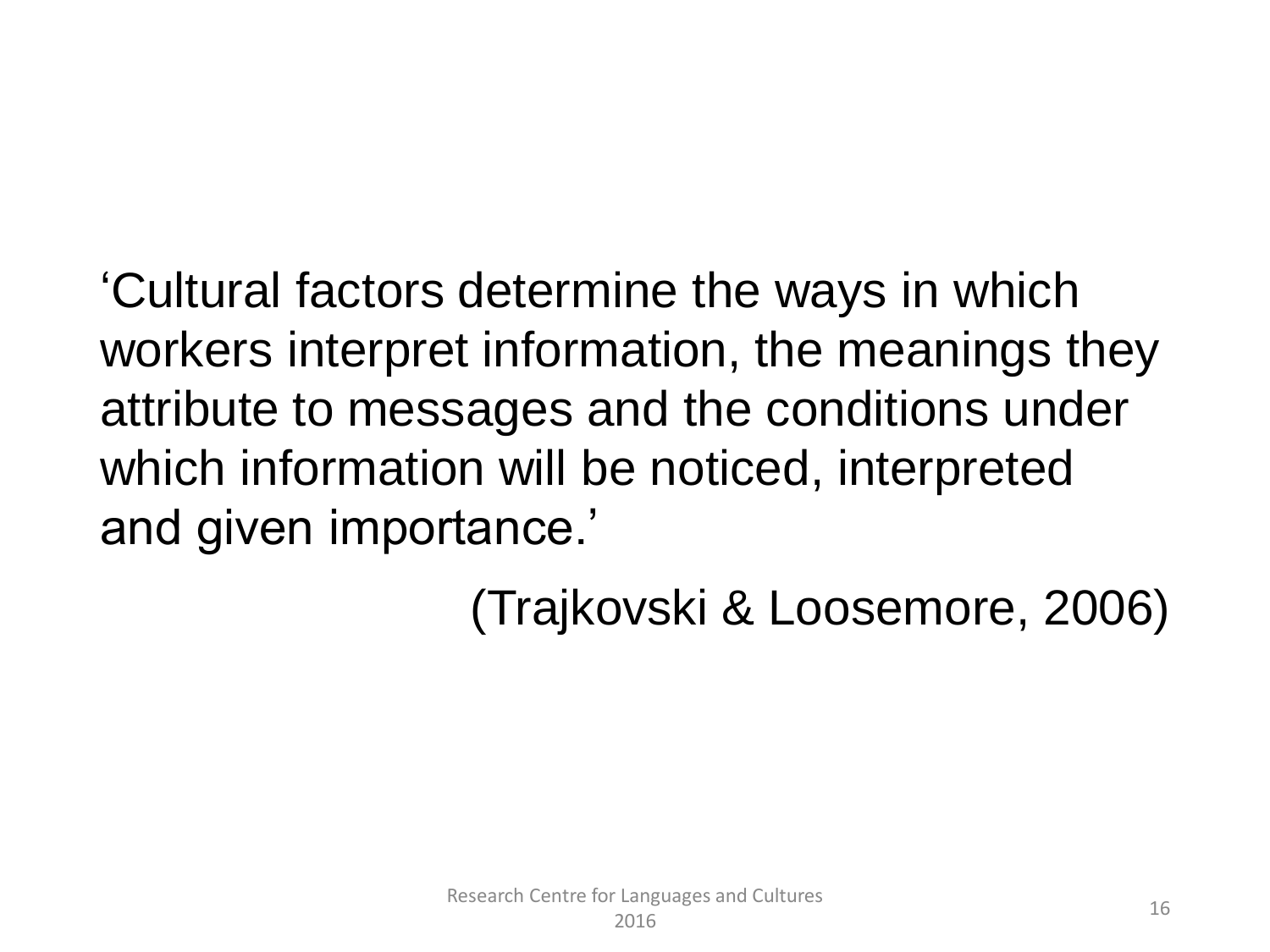### **The effect of culture and language**

- How people perceive and understand information and each other or in fact misunderstand information and each other
- How people perceive and understand the world around them and what it is that's going on – and what they see as the 'normal' way of doing things
- People's beliefs

The quotation goes a bit too far, suggesting that culture '*determines*' how people interpret information. It does not 'determine' as such, but it certainly influences how people understand what's going on.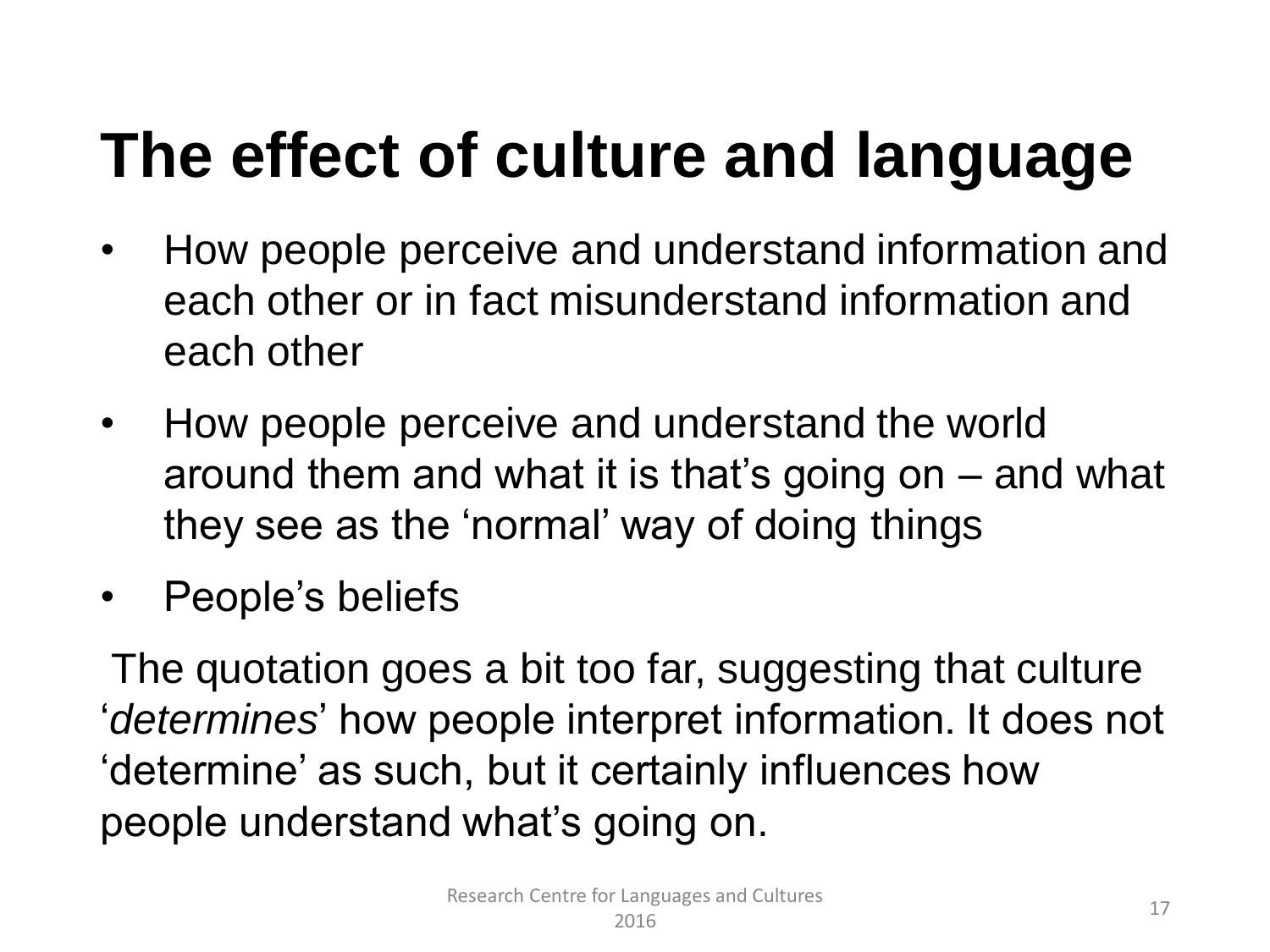### **Small group or individual activity**

Some aspects of culture are directly visible (food, dress) but a lot are not (how people see the world, their values, attitudes, beliefs). Bearing in mind there are both visible and invisible aspects of culture, consider a person that you care for.

Make some notes to build a linguistic, cultural and faithbased profile of the person.

(contd over)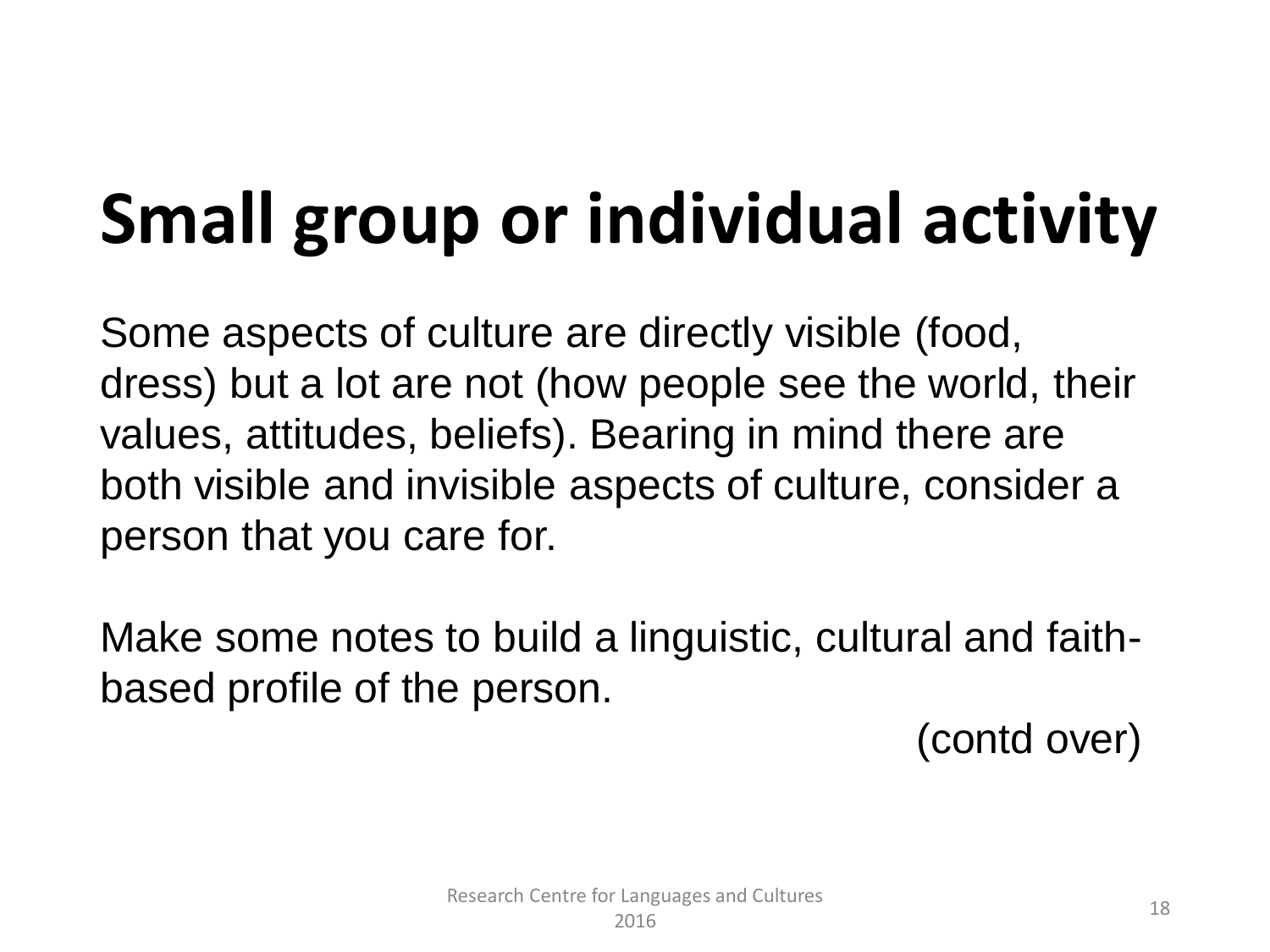(contd)

Look at your notes.

- What details have you included?
- What aspects have you not yet captured?
- How might you find out more about the person's linguistic, cultural and faith-based profile?
- How will you use the profile that you have created?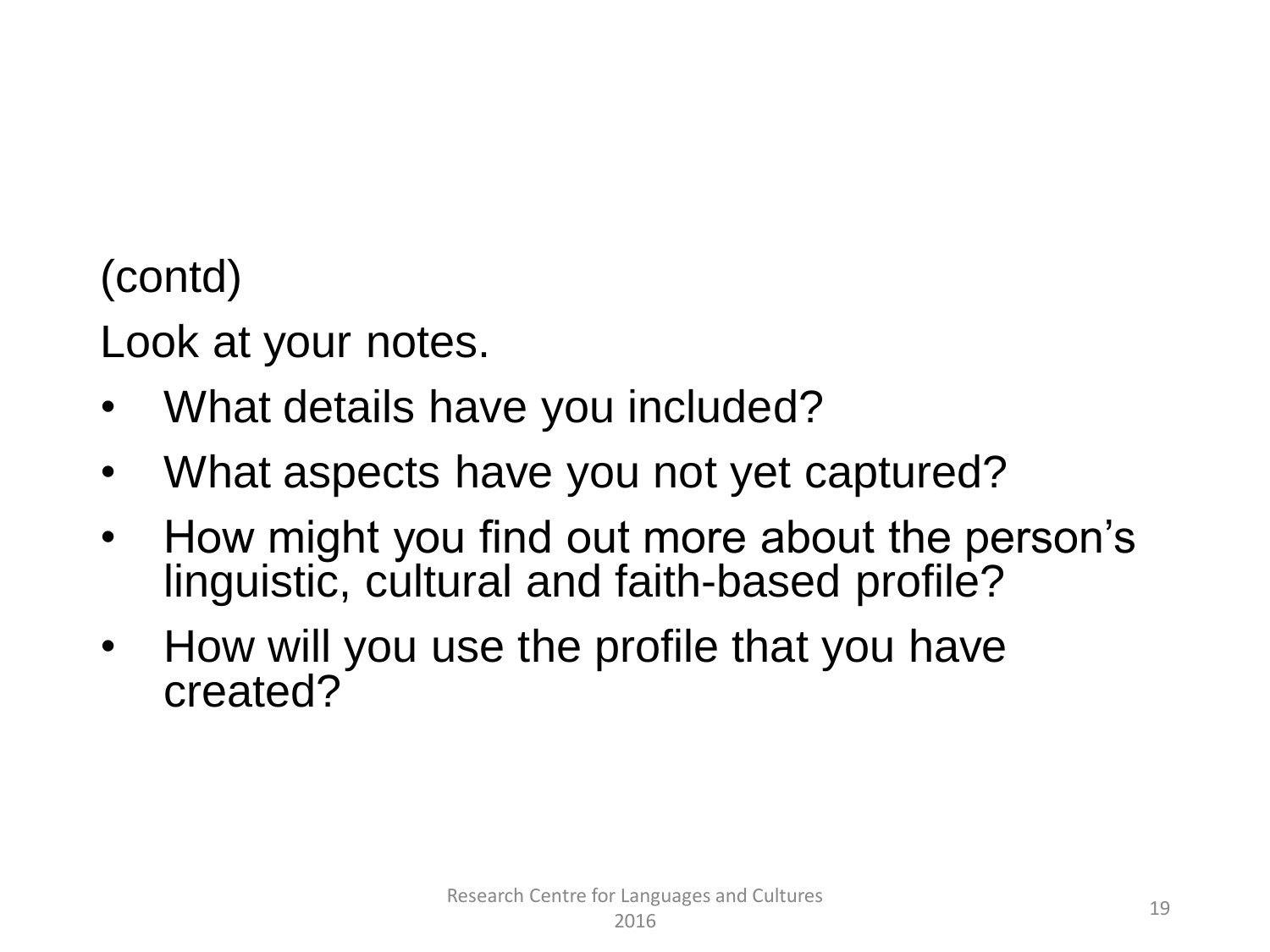'I would probably say it's a cultural thing, you know, and they've all got different religious backgrounds and rules and regulations that aren't the same as ours … well, even the basic showering, they do it a lot different than we would, you know, totally different … we do them normal, you know, what is normal, you know what I mean, the washing and that, you know, they do it totally different, but that's what they know.'

> (Care worker, Australian background, reflecting on differences in cultural practices)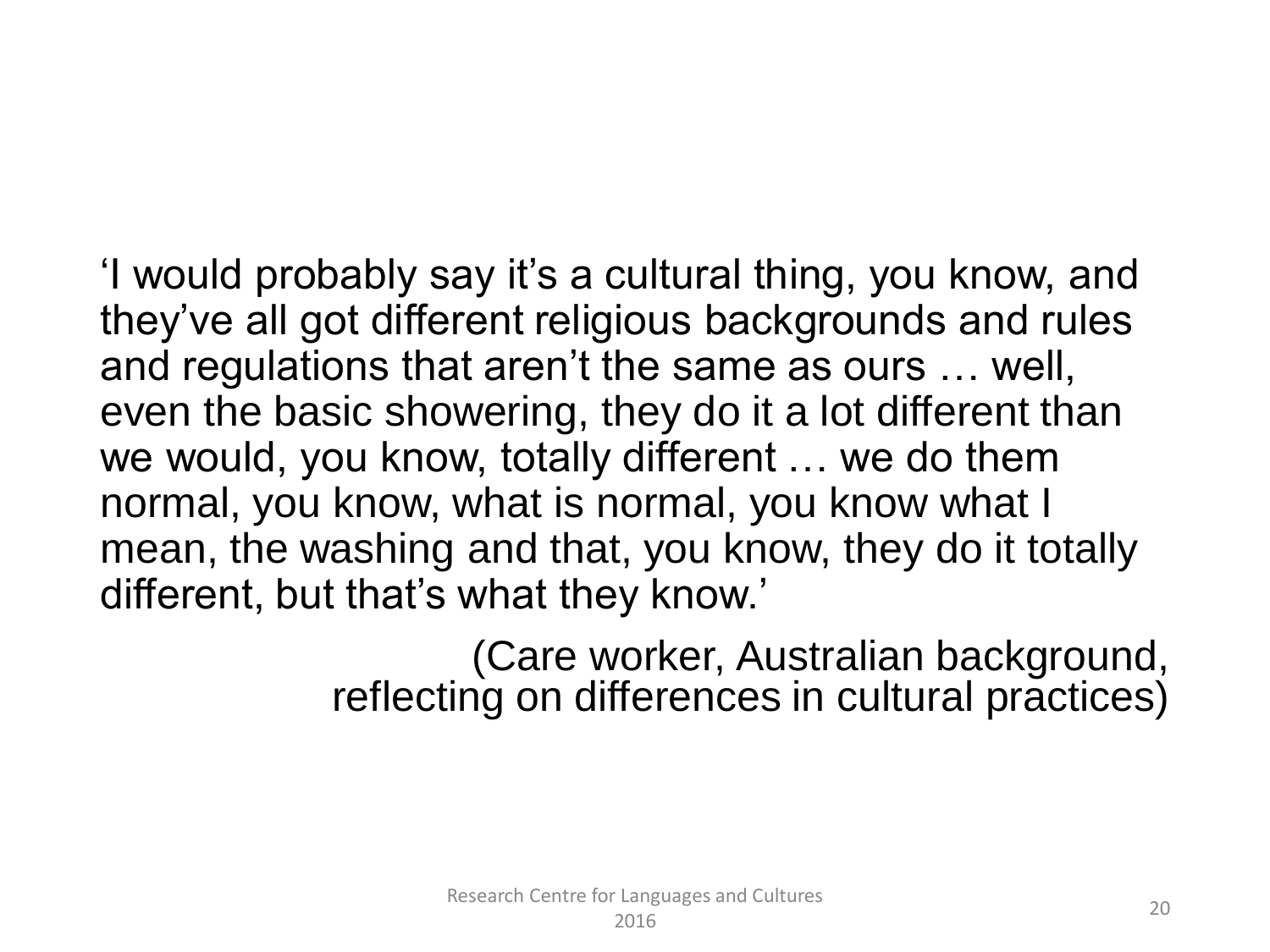### **Small group activity**

In small groups, ask each other to comment on the reflection of the Australian care worker in the previous slide.

- How does she understand cultural differences?
- How does she understand what is 'normal'?
- How does this compare with your understanding?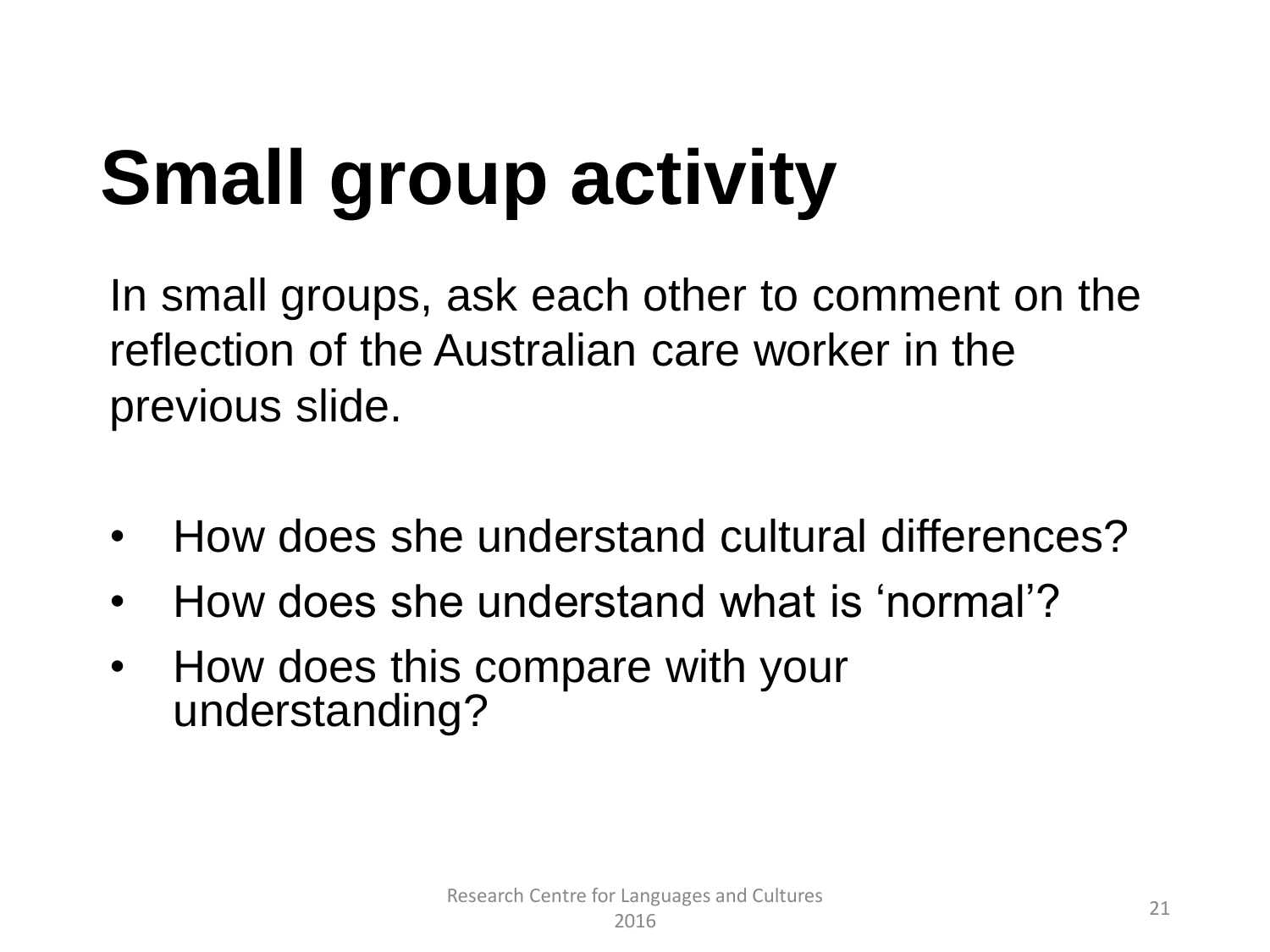'The kind of caring that comes from my background … thinking about my culture, we're very respectful, Right? … So it was a challenge for me when I came to Australia. It was a challenge for me to maintain eye contact with older people, because it's considered rude in my country. So, now, talking to you, I'm looking you straight in the eye. I can't do that in my home country. So the thing I had to understand when I came to Australia is if you don't maintain eye contact, they think you're lying. So that's changed my perspective about things. So working with older people, calling them by name, it's so rude. So it took me a while to fit in here because we don't do it. We don't.'

(Care worker, reflecting on his African background)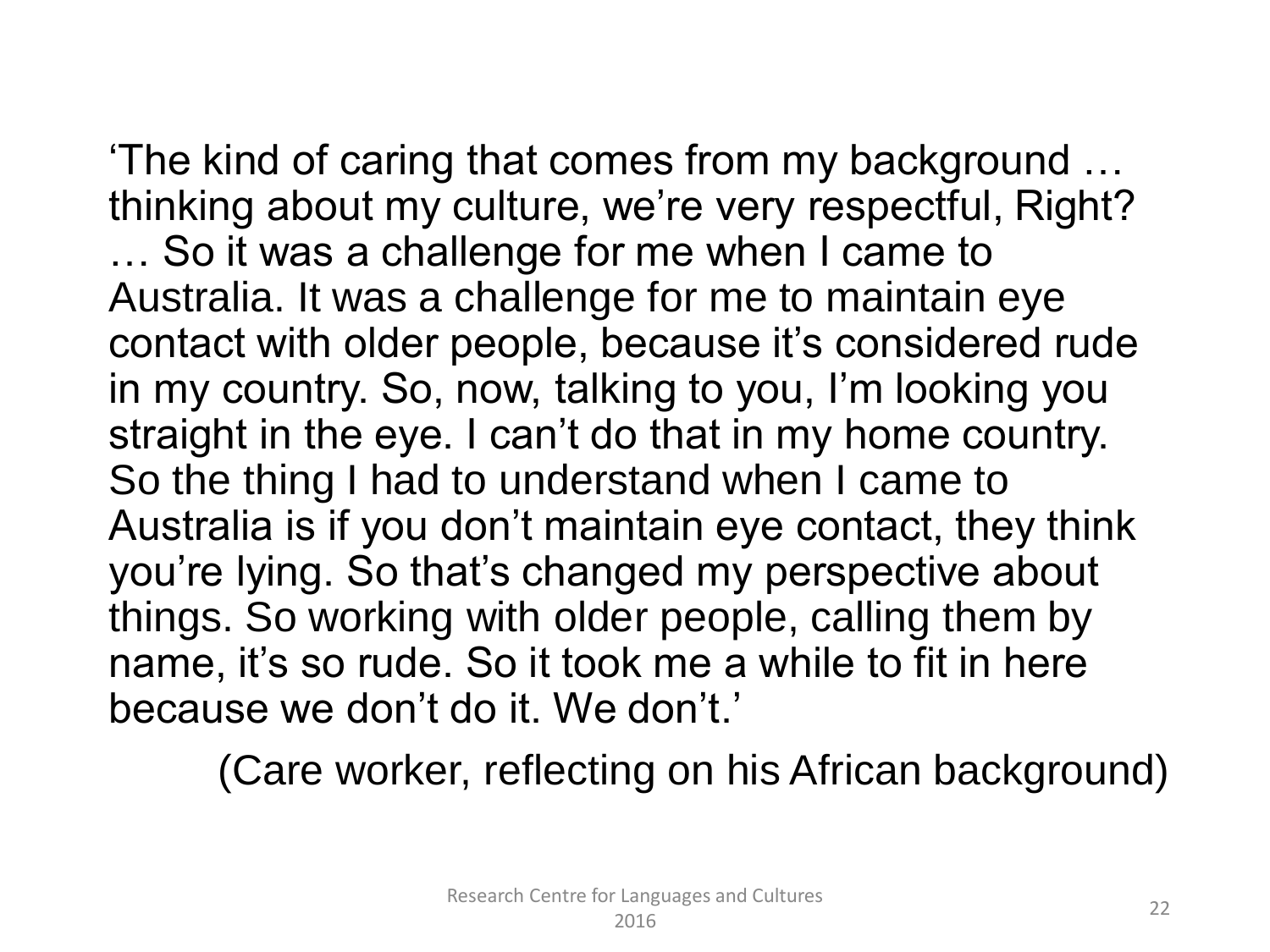# **Small group activity (contd)**

Now discuss the perspective of the second care worker.

- How does he explain differences in cultural practices (e.g. looking at someone in the eye)?
- Why did he change his behaviour?
- Reflect on the process of change from his point of view … how easy/difficult is it to make these changes? What is actually involved in making these changes?

(contd over)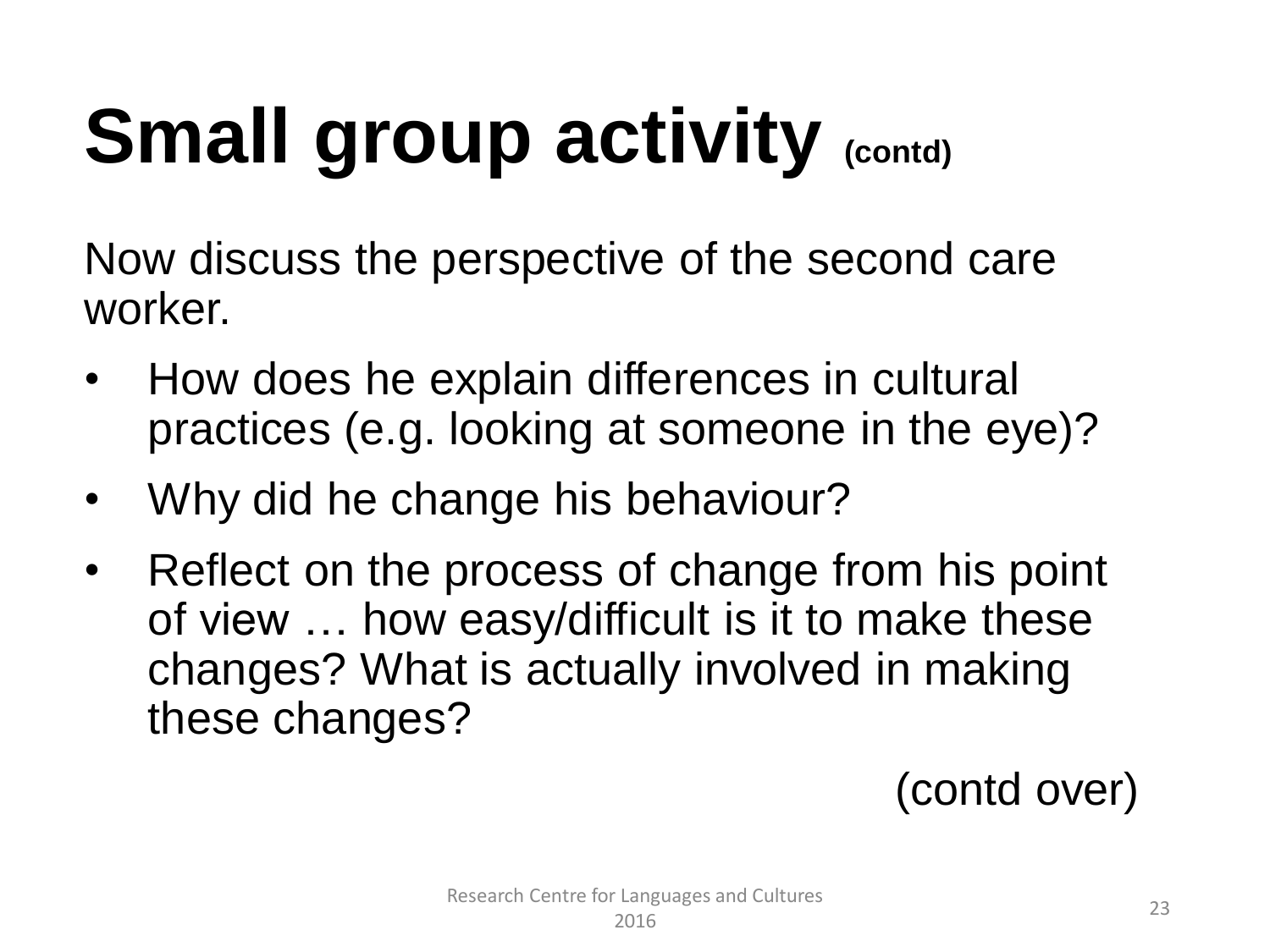#### (contd)

The focus of the discussion so far has been on different perceptions of *regular cultural practices*.

Now consider the impact on *relationships*. How do you think the differences influence relationships among those being cared for and carers, carers and carers, carers and nurses?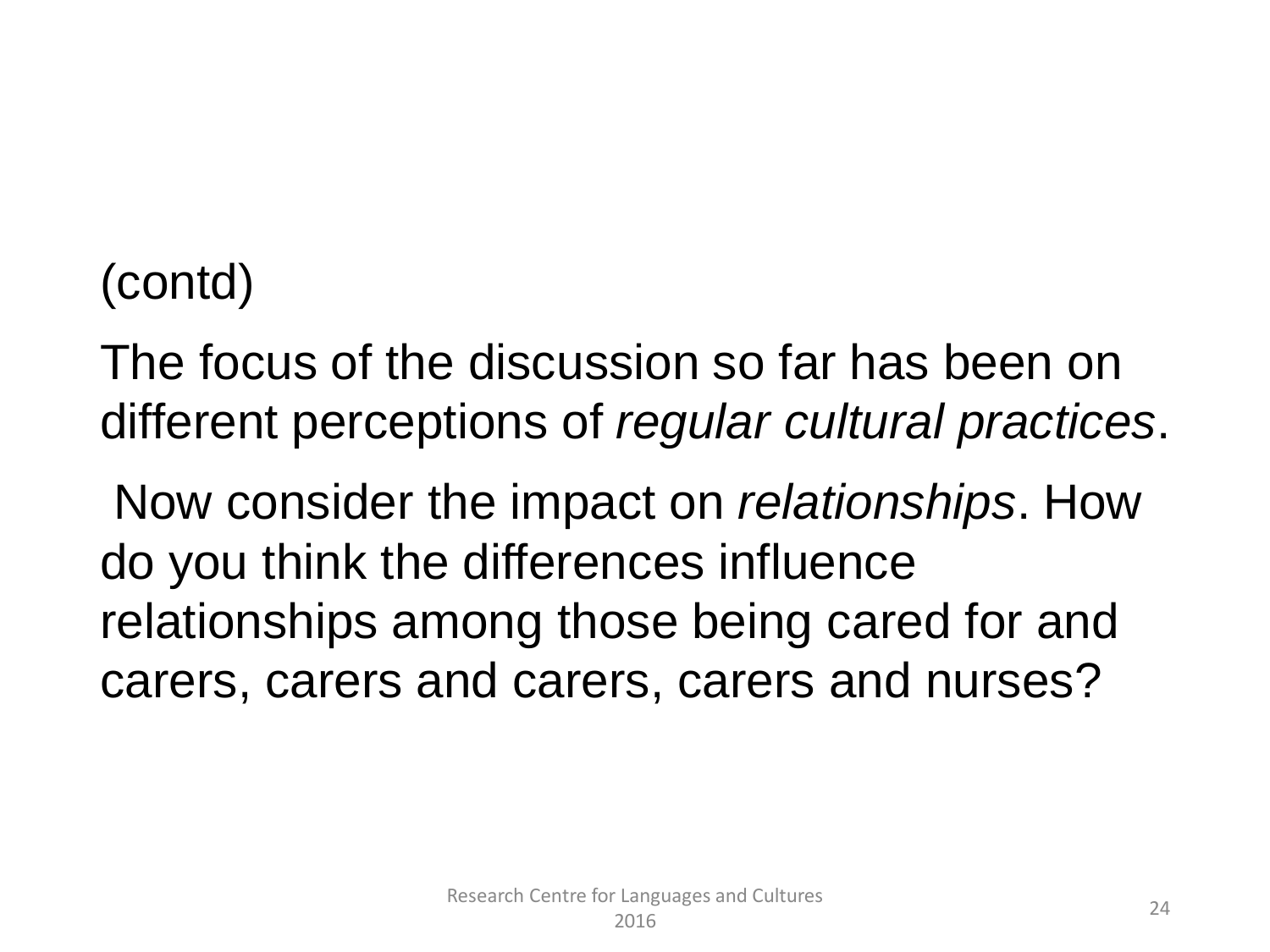**Video 2.2** Consider the perspectives of a carer, a relative and a trainer on the influence of linguistic, cultural and faith-based diversity on how we understand one another in the following video.

How does this matter for the safety and care of one another?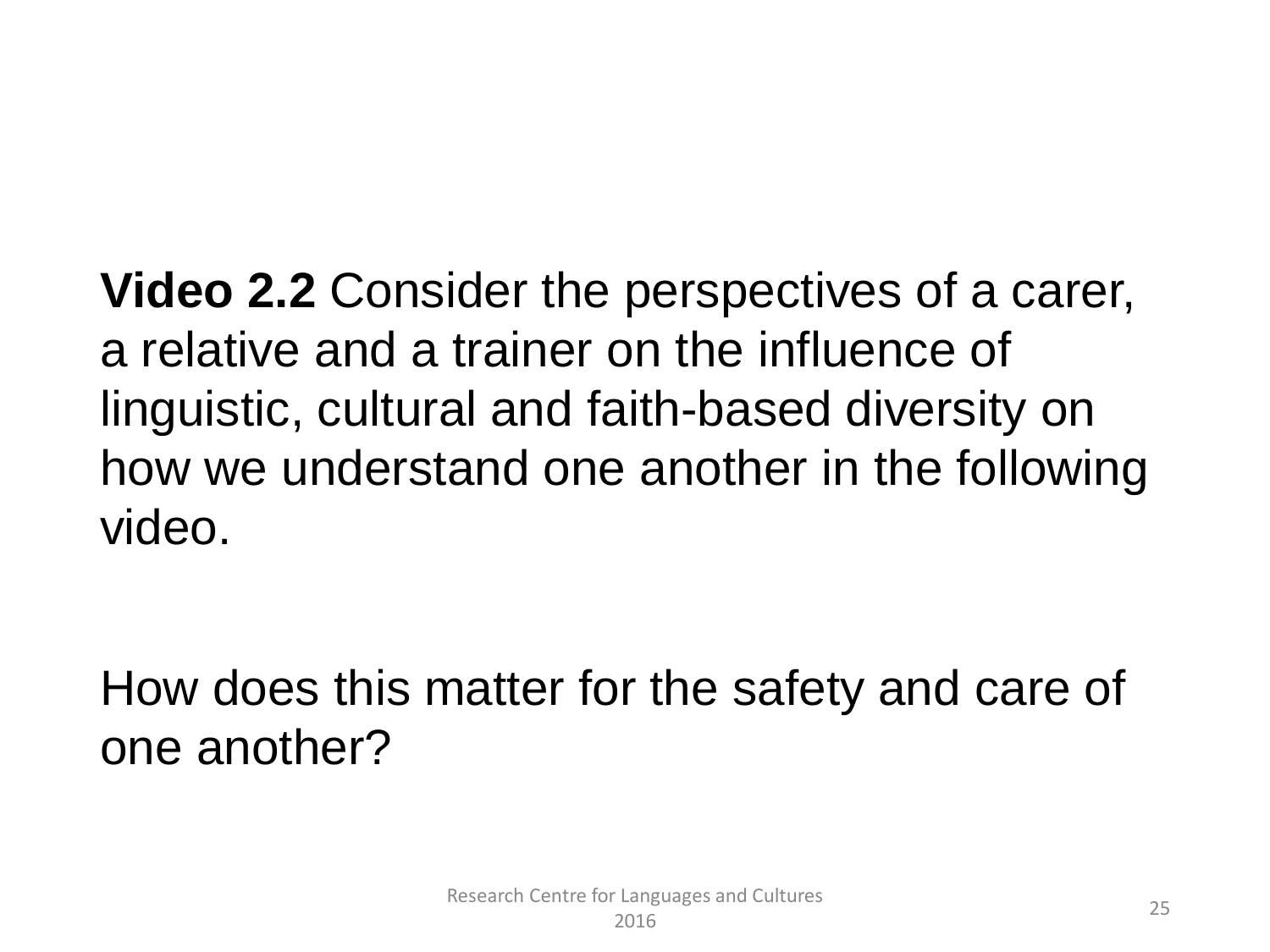# **Bringing it together**

Language/s, culture/s and faith/s are not just about artefacts, rituals and practices. They are *frameworks* through which people *interpret, create, and exchange meanings* and create the world in which they live.

These frameworks affect how people act, interact, react, respond in receiving or providing for safety and care. It is a part of *interpreting and understanding* 'where they are coming from', in other words, the way they are 'at home' in their language and culture.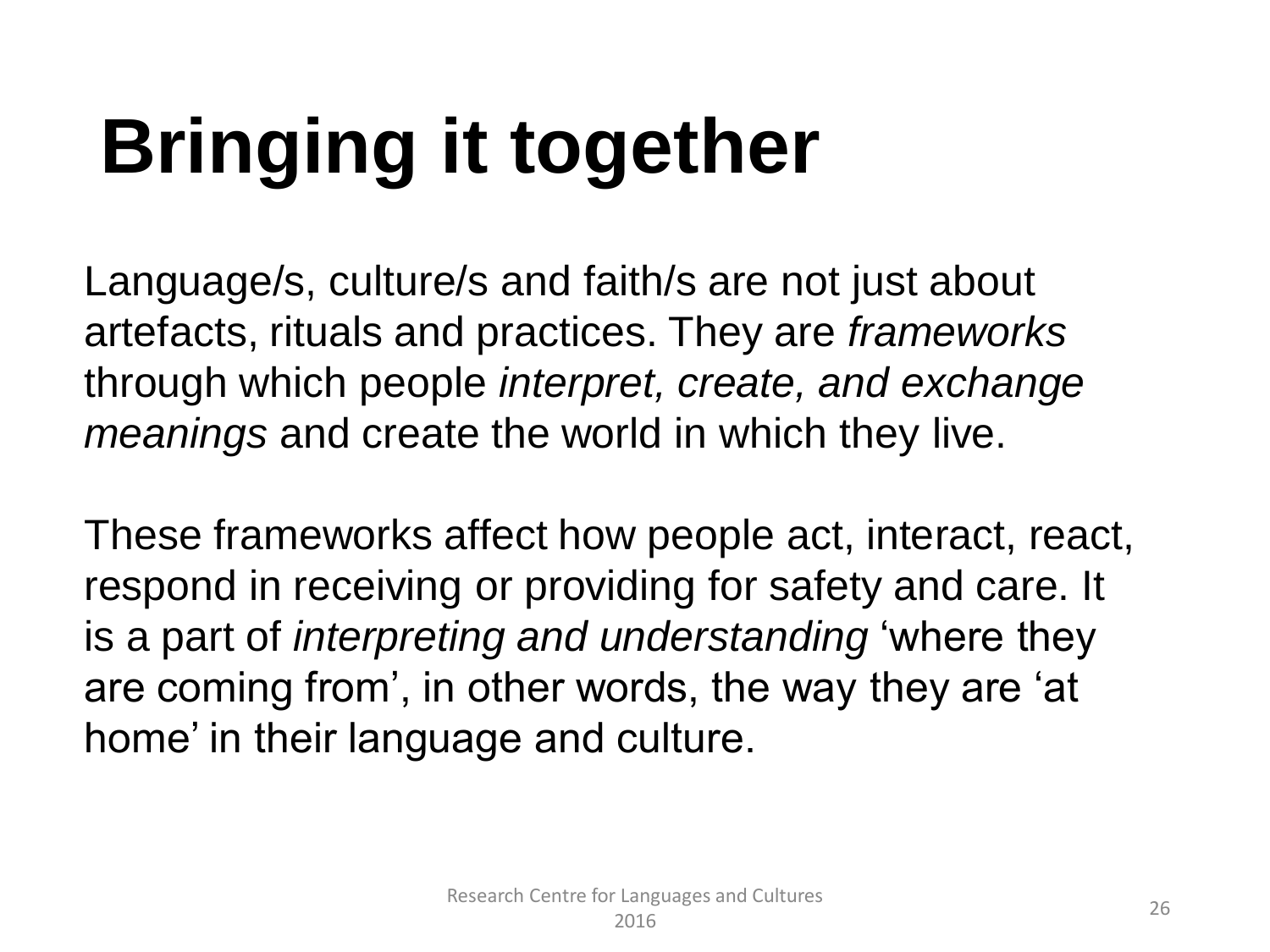But remember, 'we' are all 'at home' in our own language and culture in the same way, so we need to understand our *own* actions, interactions, reactions and responses are 'normal'.

When a person takes the norms from their first language and culture (English into another language or another language into English), misunderstandings can result. These misunderstandings can lead to negative perceptions of the speaker and this may be interpreted as rudeness or being inappropriate and cause stress, tension and a sense of mistrust for all parties involved.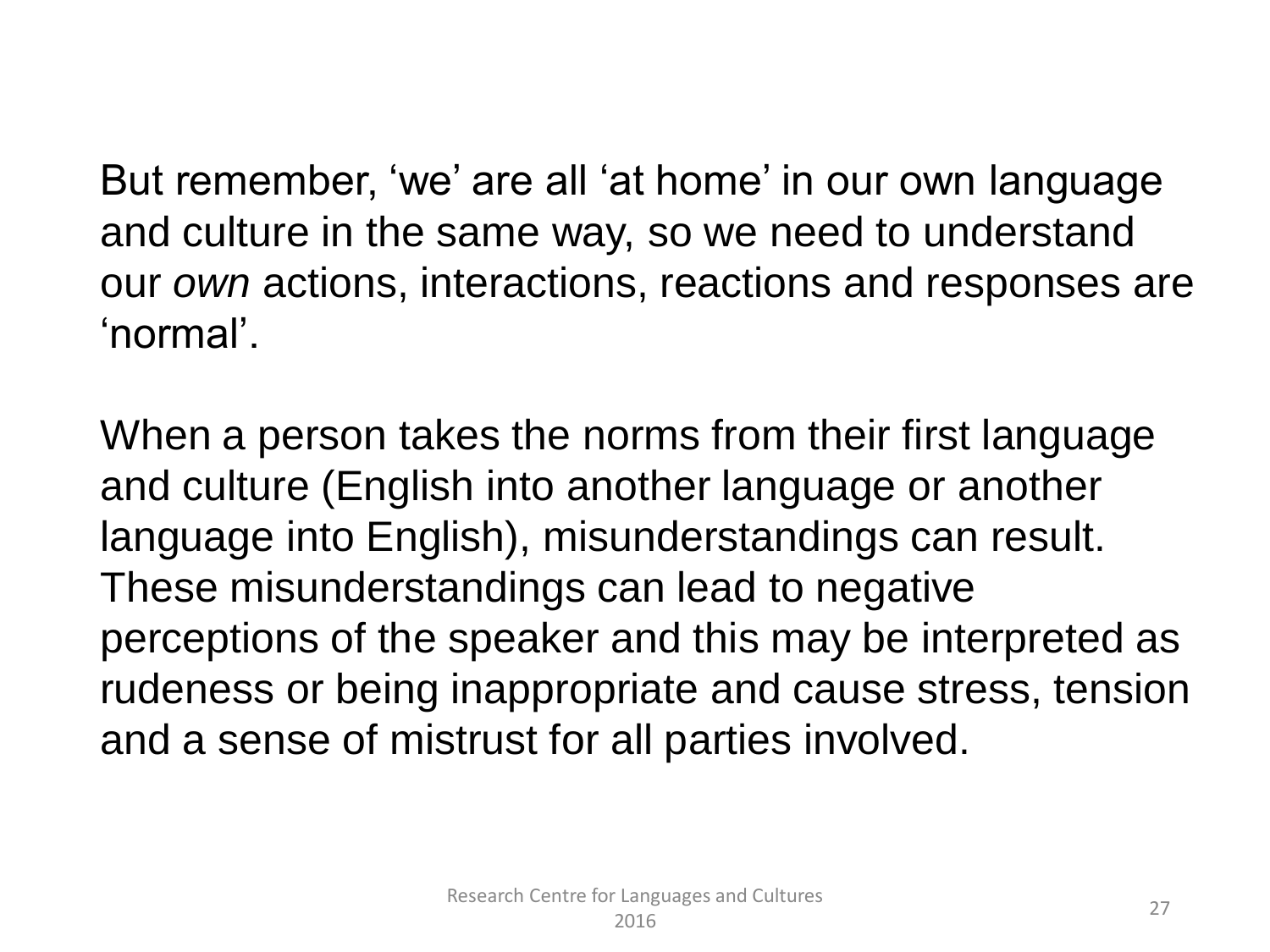There is a need to change our mindsets about how we interpret people and their interactions, reactions, responses.

Communicating safety and care is not an individual matter that relates to a particular characteristic of an individual. Instead, it relates to *all* participants who are involved.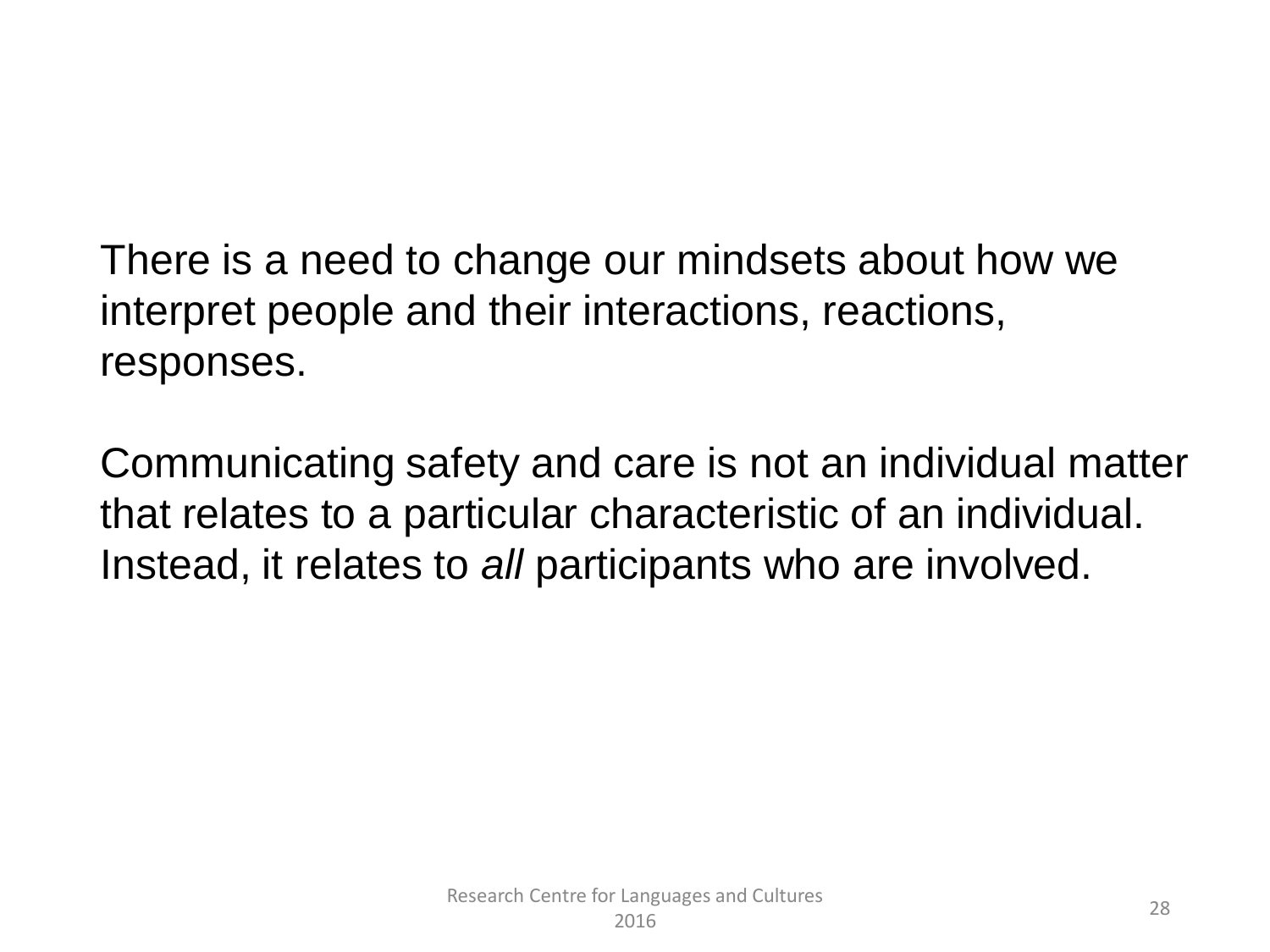#### *Segment 3*

#### *Understanding risks and opportunities in diversity*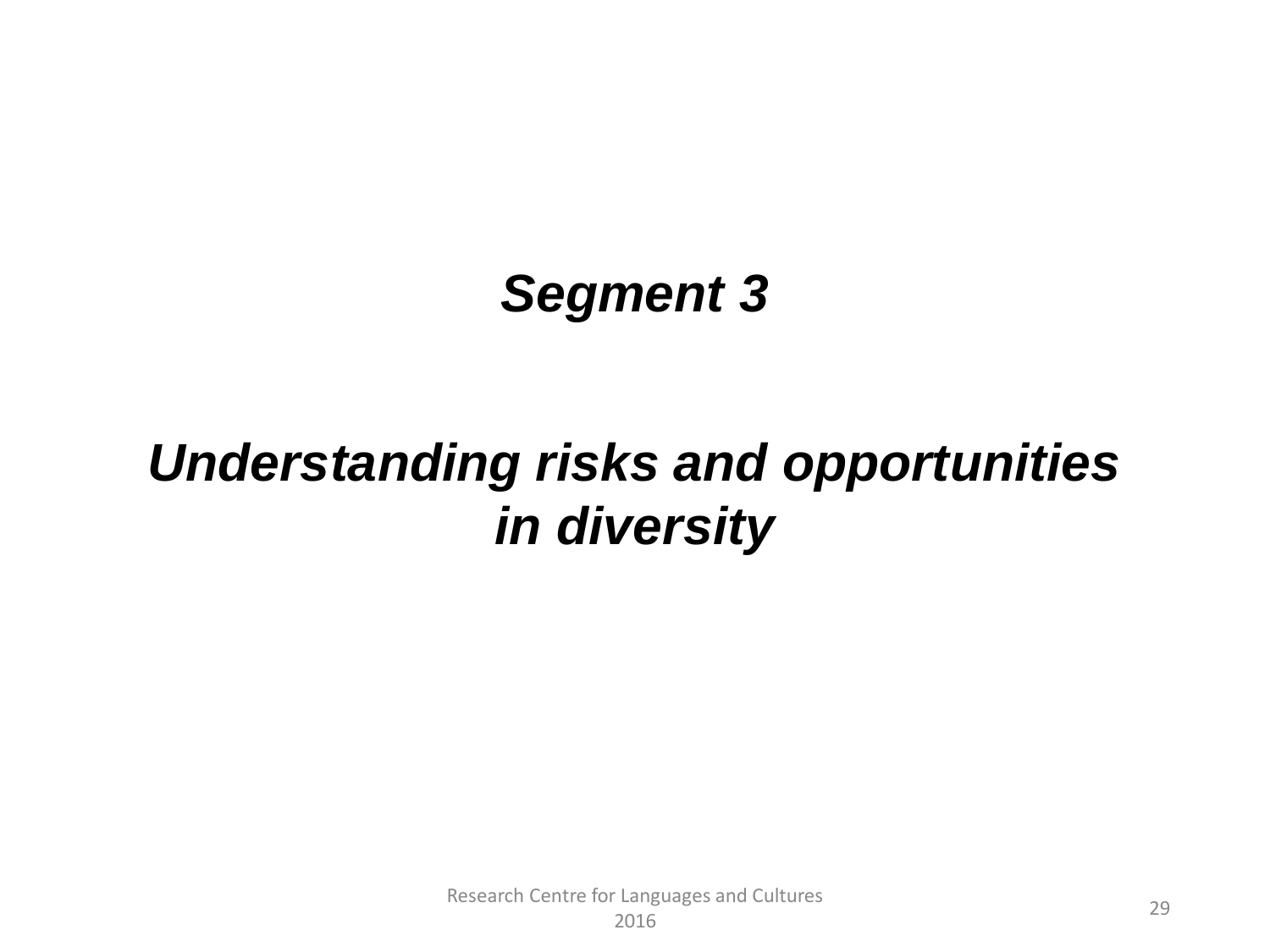'I've been here nearly six years now. I think I really like working here. We have a lot of cultures involved, and we do respect each other's feelings. Everyone brings, everyone's welcome to bring their new ideas in. Everyone has their new thoughts to develop new strategies, and people give them and they're welcome and we try them, and they've worked as well. So I think that is what makes it interesting as well.

'Like, for example, some residents, they don't speak English, and they also have dementia, that's the difficulty as well. We have one resident who does not really speak one word of English. We tried to arrange a volunteer from his nation, but when that person came in, when the resident spoke, it didn't make any sense.

Research Centre for Languages and Cultures

Elanguages and Cultures (contd over)30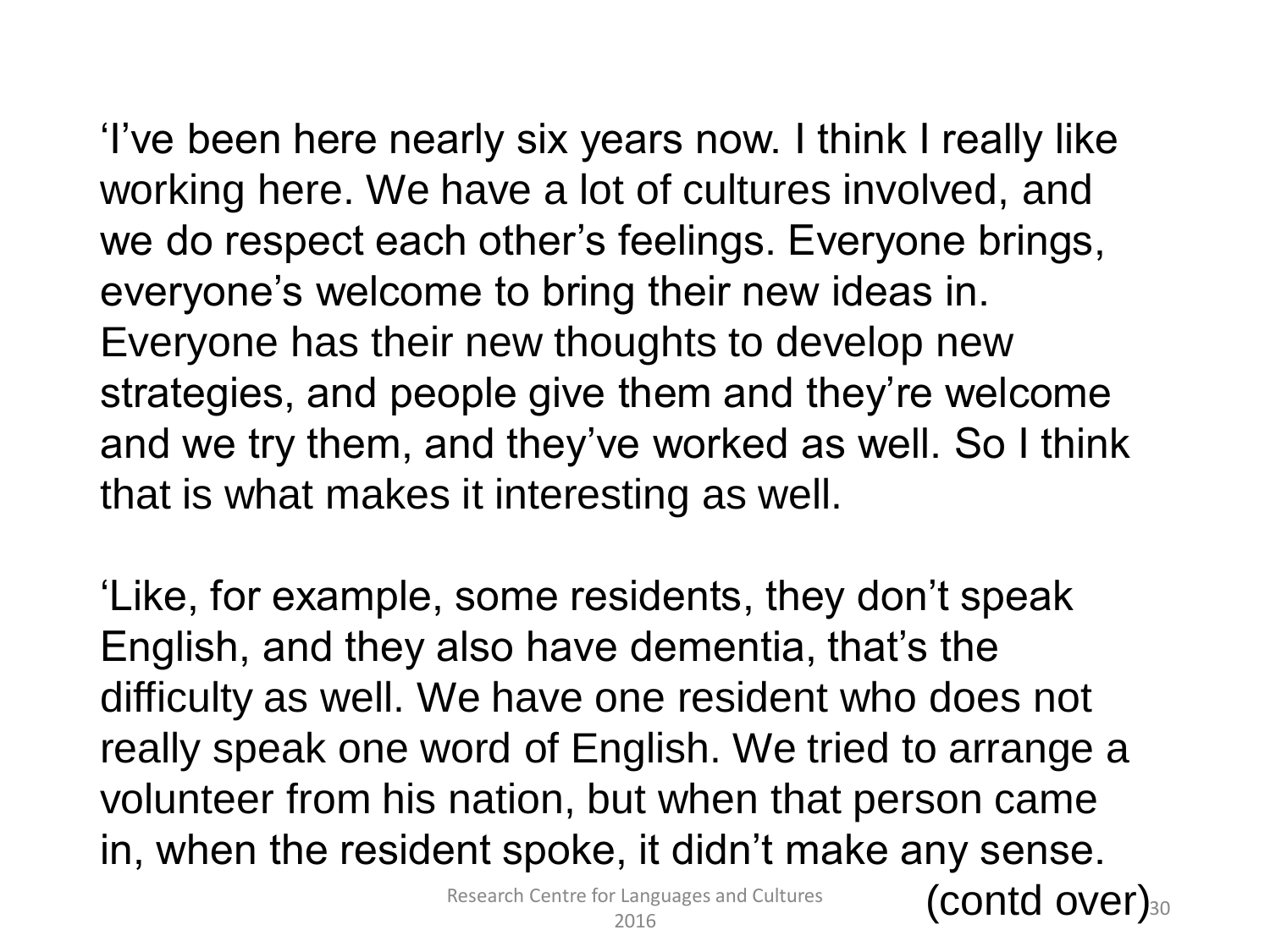#### (contd)

'So this is the difficult part, we feel. This is like when we feel: 'How are we going to provide the care?' How are we going to understand when he's in pain? There's more pressure we're going through, but we don't get any verbal response, which is very important to know the feelings of the resident as well.'

(Registered Nurse, Indian background)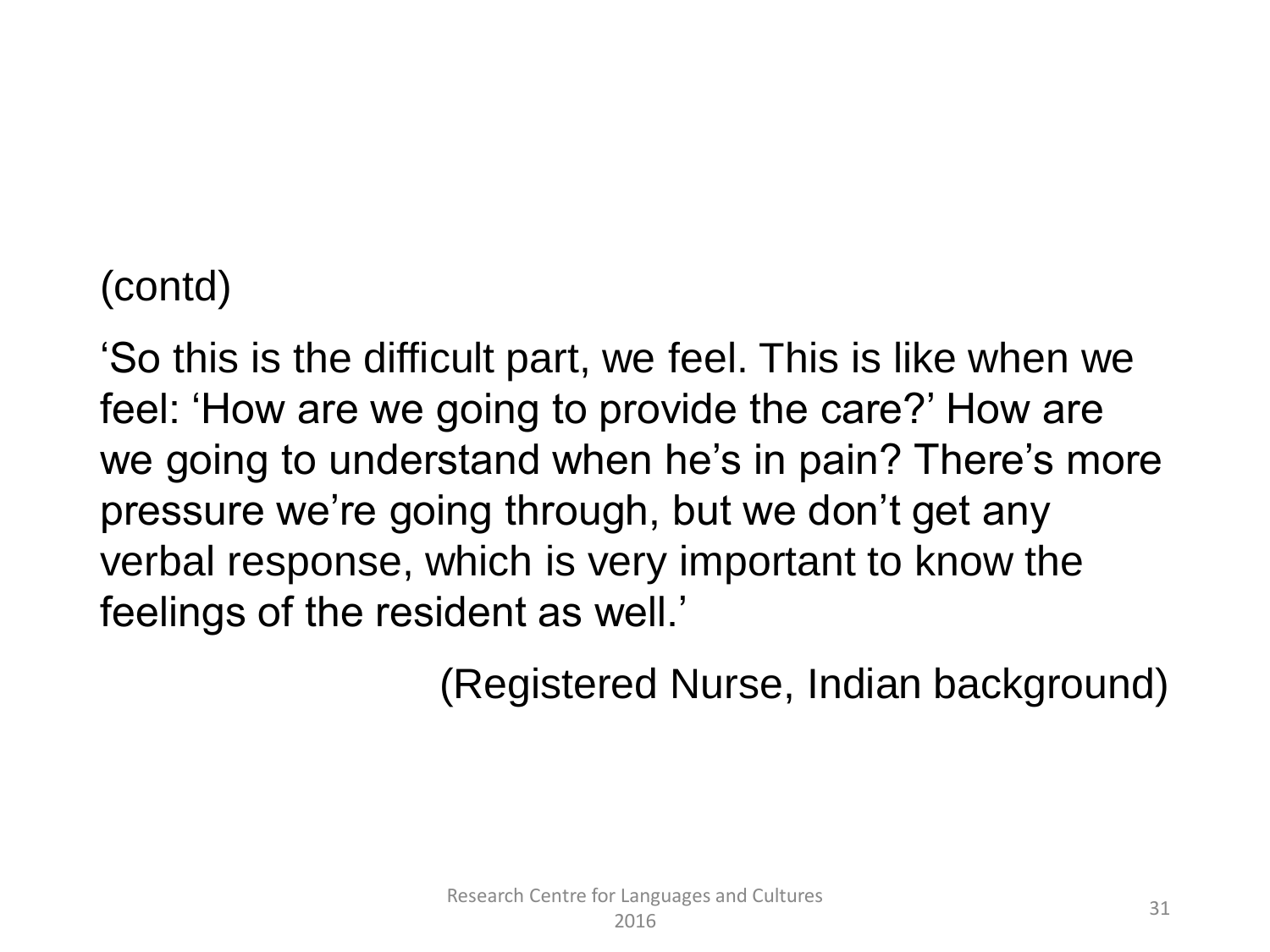### **Small group or individual activity**

Consider the perspective of the registered nurse of Indian background on working in diversity in aged care. In two columns, list:

- 1. What she sees as the difficulties or risks
- 2. What she sees as possibilities.

From your own experience, add your own thoughts on difficulties/risks that arise because of complex diversity *and* the possibilities that diversity brings. Bring together the two lists that others have made. What do you notice?

Returning to the perspective of the registered nurse of Indian background, whose perspective/s did she take into account?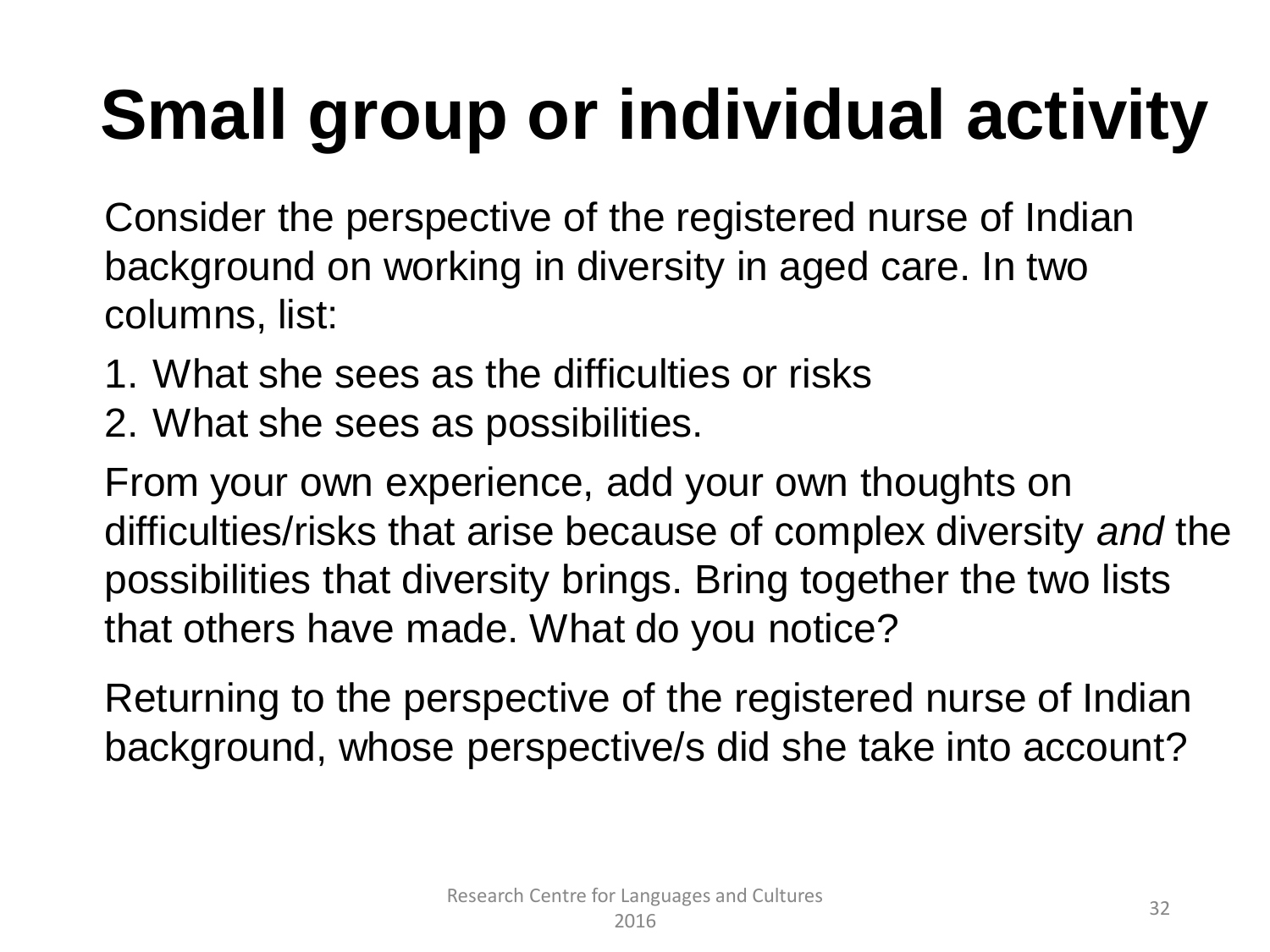### **Bringing it together**

#### **Understanding risks and opportunities**

In all *interactions* in providing safety and care, in both acting (talking, handing over, documenting etc.) and managing (supervising, training), there are risks and opportunities for all:

- those who are being cared for and care workers and families
- care workers and co-care workers
- care workers and supervisors
- care workers and trainers.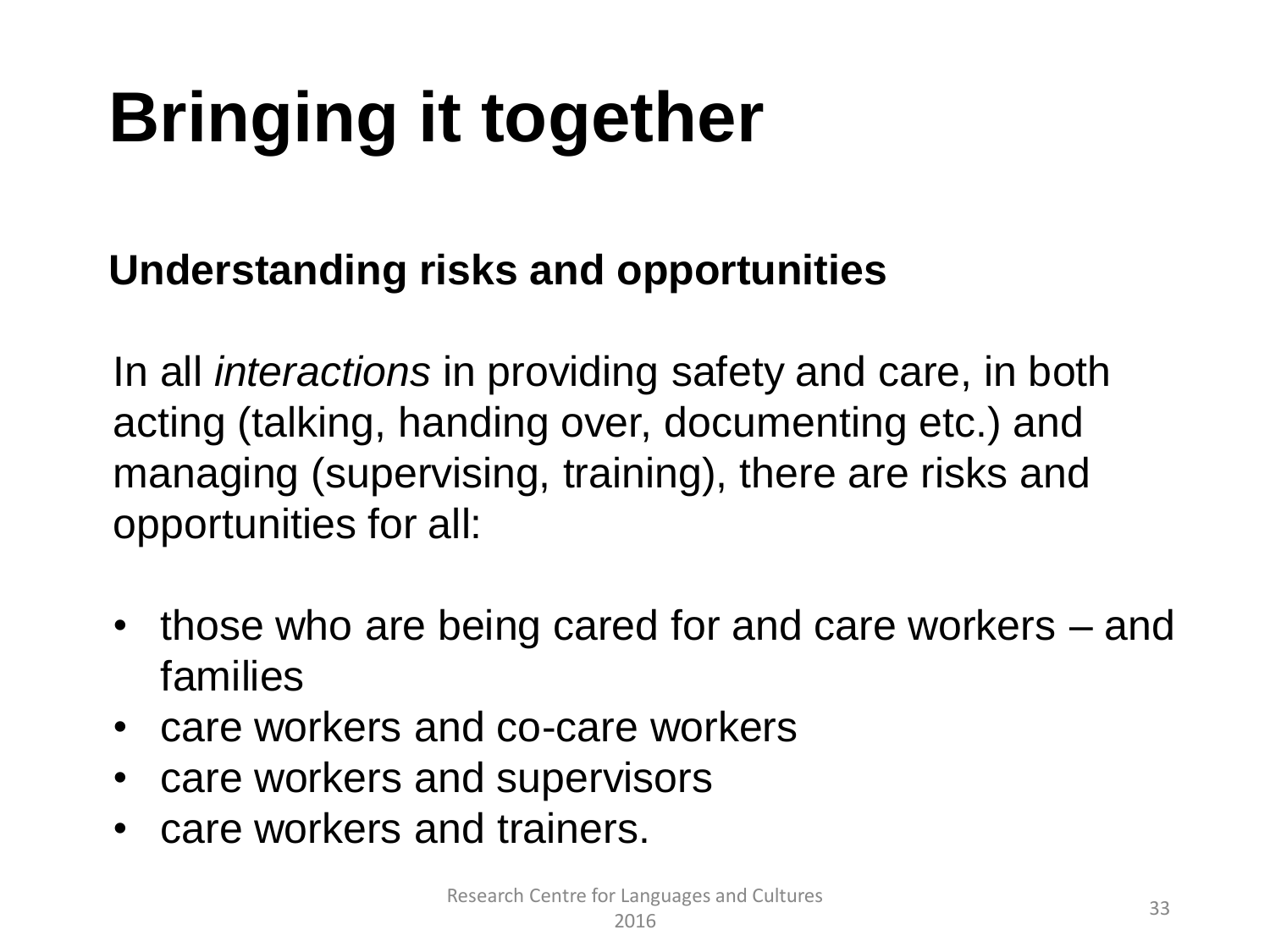Safety and care depend on shared perceptions of health, safety, care and a willingness to share, through communication, how people *reciprocally interpret* actions, interactions, reactions, responses in accomplishing diverse tasks.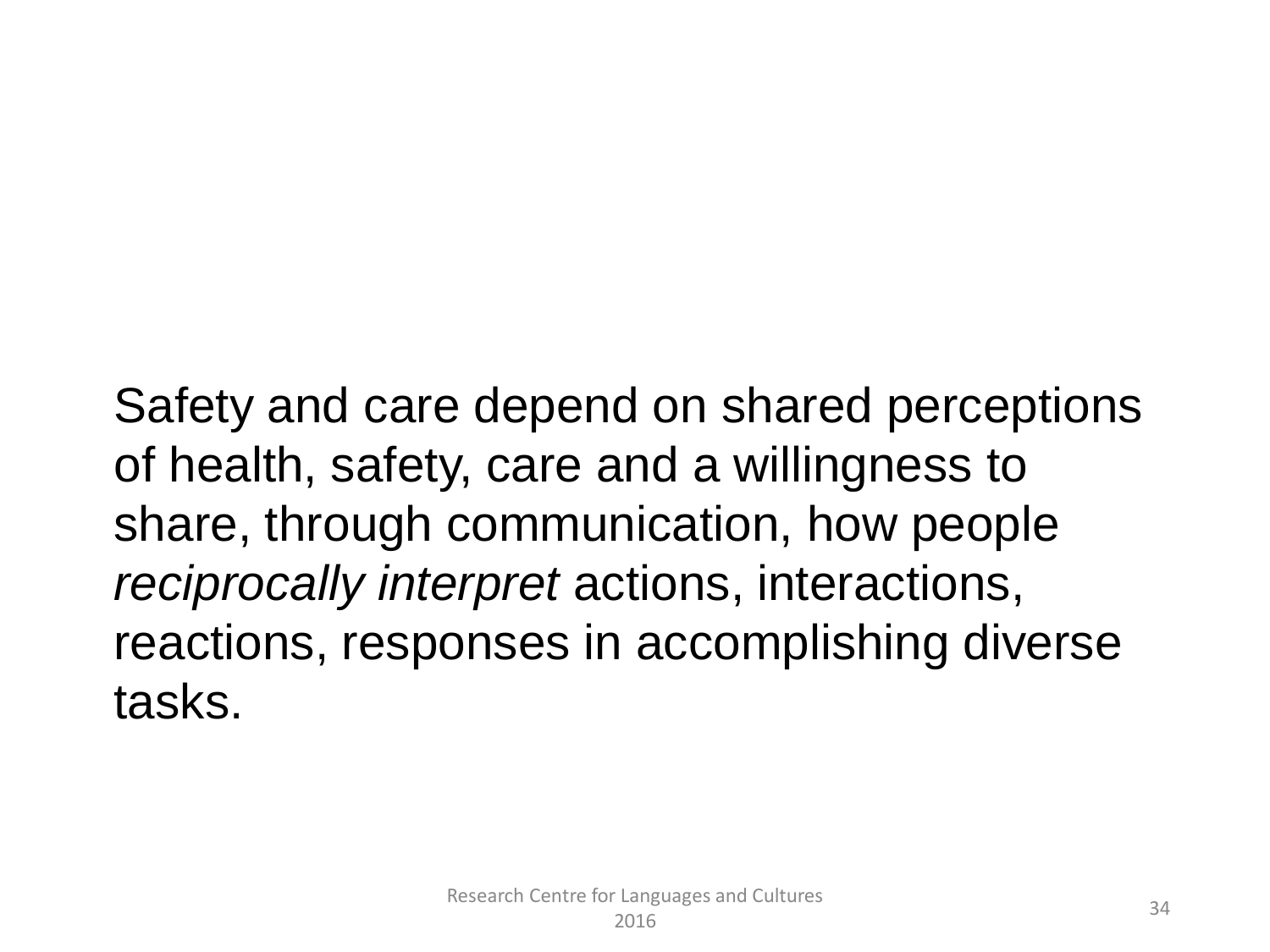#### *Segment 4*

#### *Strategies for doing safety and care in diversity*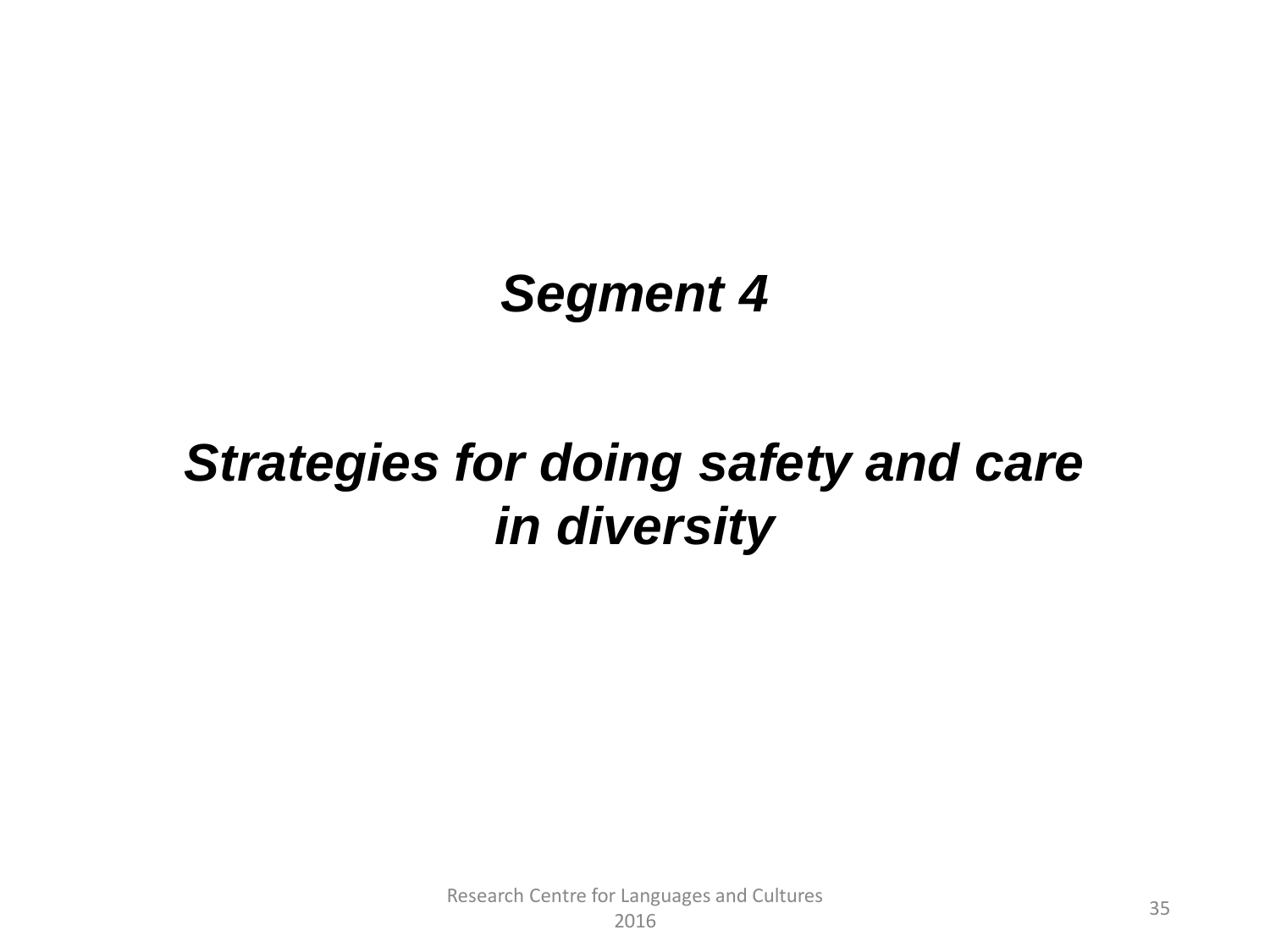'You also have to get to know their culture, simple things. Like if they don't like to shake hands; in some cultures, the gender equality is an issue, still evident. So women tend to be looked down on for certain male residents. Sometimes we've had to change the therapist, so if they prefer a male therapist, we change. Again, the other way round, if they prefer, a female prefers a female physiotherapist, we also try to meet their needs if it's possible. So really in tune with who they are.

'Dementia – they do have the long-term memory stored, so they remember, and that's what we actually go on.'

#### (Trainer, European background)

Research Centre for Languages and Cultures 2016 2016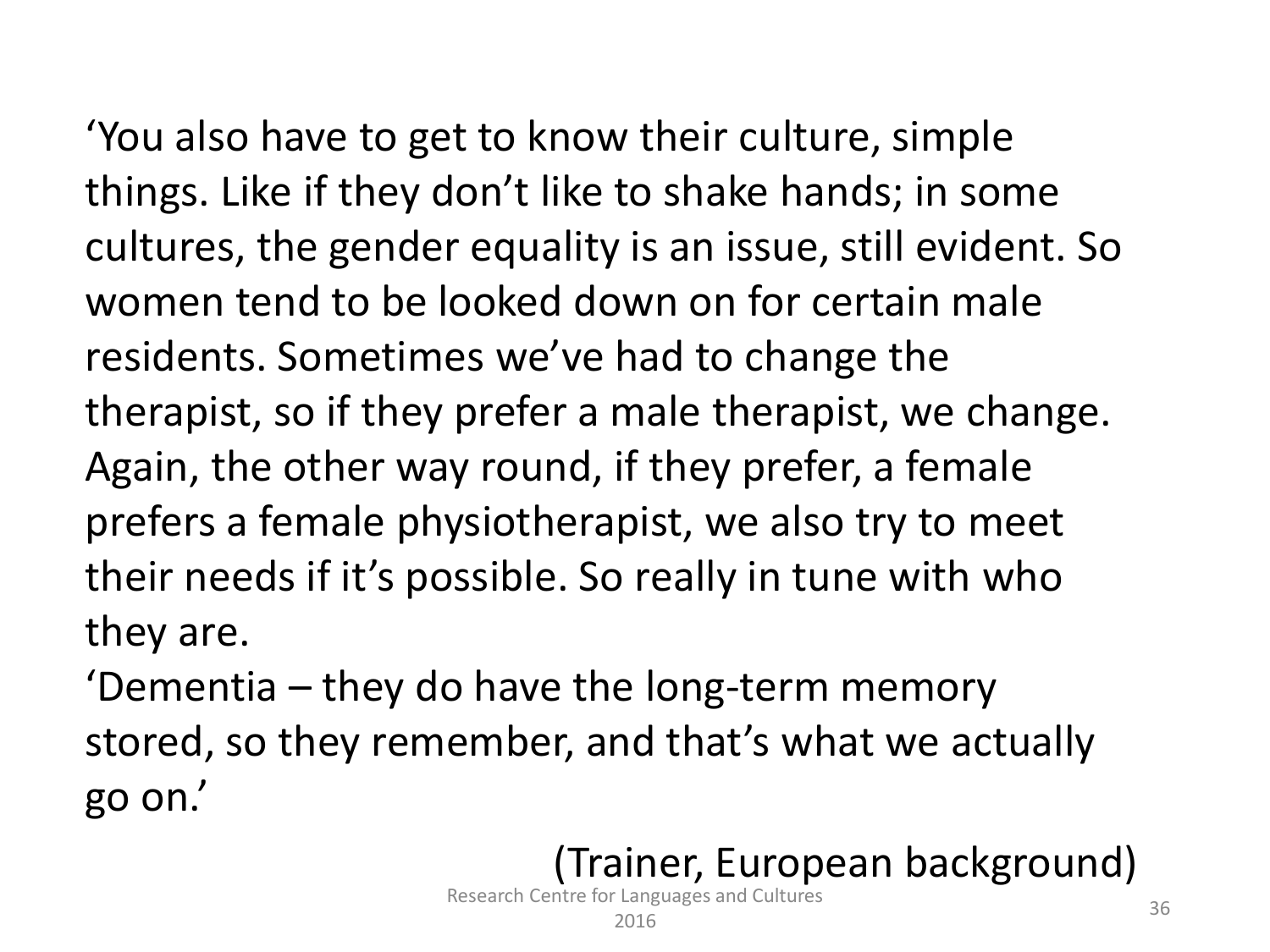### **Small group or individual activity**

Consider the trainer's perspective:

- What strategies does she suggest?
- Have you tried any of these strategies?
- Add some more strategies that you have tried or that you would like to try out.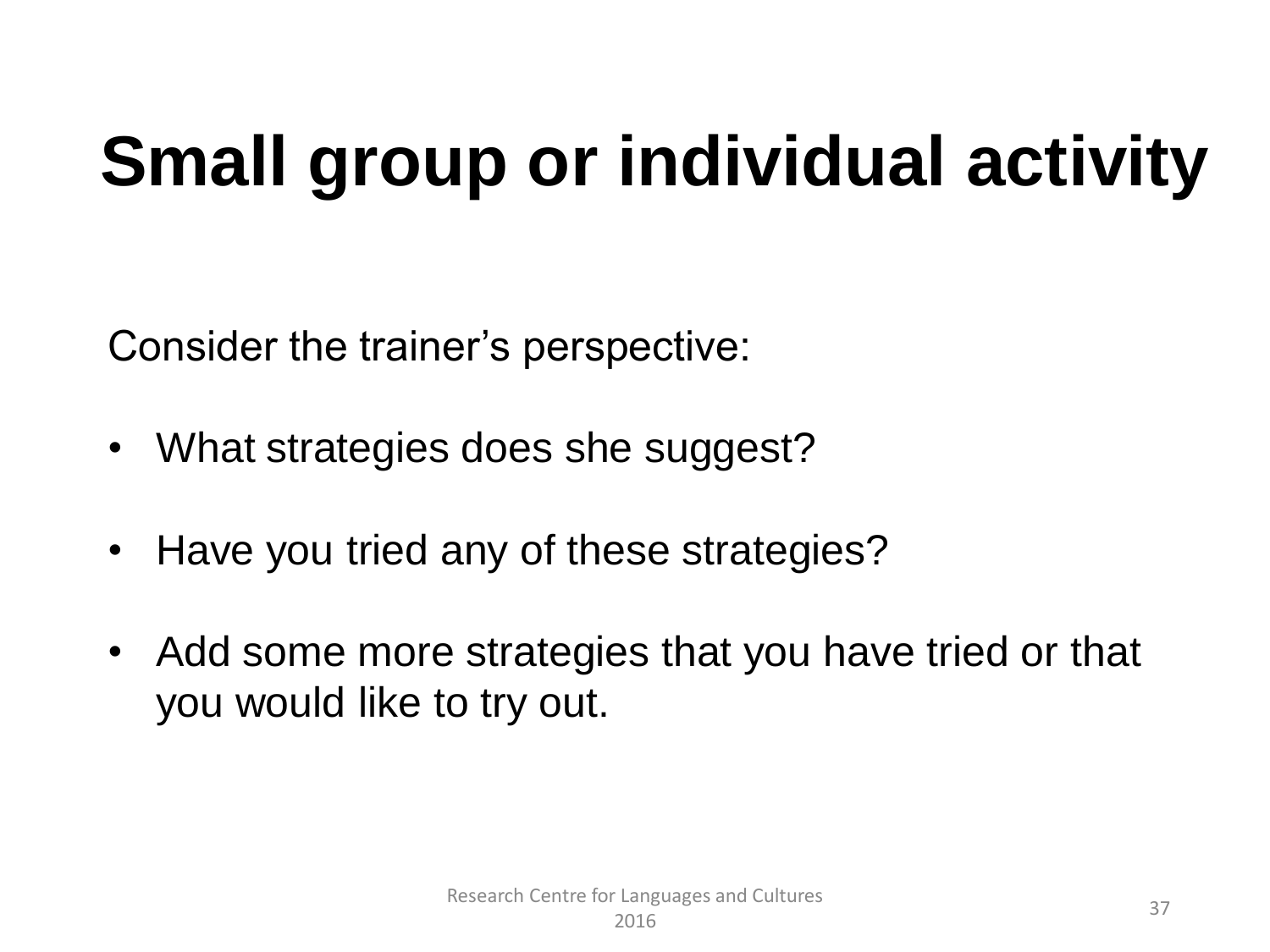'In our country we respect our parents and older people and when they come to our home it is respectful to offer tea, coffee. There is a different culture here. You know the plumber, the electrician, they come to your home here in Australia, but that's my culture. You ask, 'would you like a cup of tea?' … because I just think about how he's come here, maybe he's thirsty. But no, they say, 'No, I'm fine thank you, it's nice of you to ask'. And I say, 'That's our culture'. To make sure everyone is comfortable in our home. Hospitality. So we respect them and I just learn these things, culture from my parents. My

parents told me when I was a child. We just learn, how to respect elders, and we do those things.

'Same thing I did in that nursing home, and maybe that's why I got that job, because I was lovely to them, the residents, and very friendly with them. With new ones, I just go and hold her hands, talk with her a little bit.'

(Care worker, Indian background)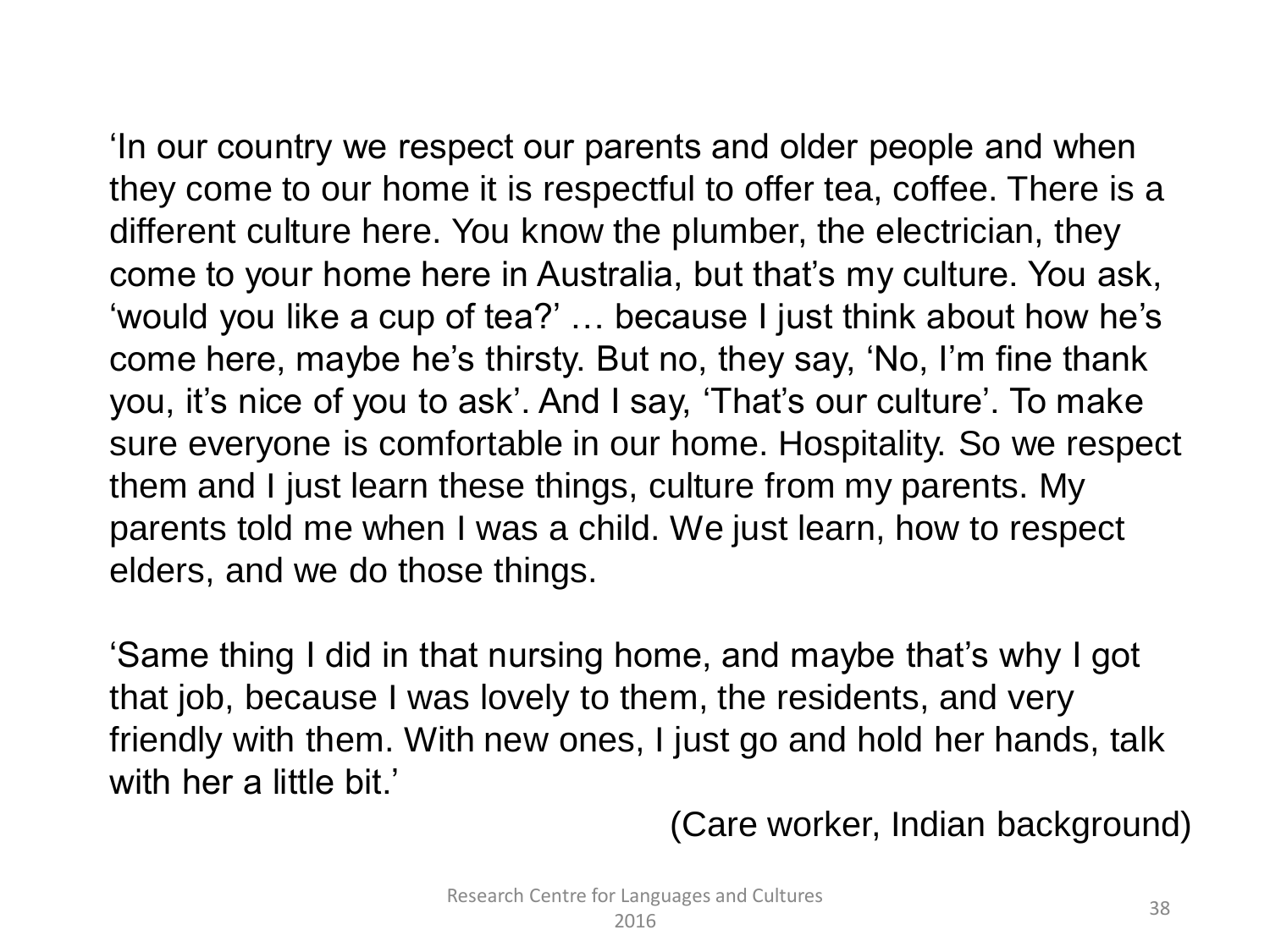Now consider the care worker's perspective in the previous slide.

- How does she explain her culture? How does she understand 'respect'?
- How is 'respect' gained in your culture?

The strategies all have in common an effort to bridge linguistic, cultural and faith-based differences. It can be called an *intercultural* approach to safety and care.

(contd over)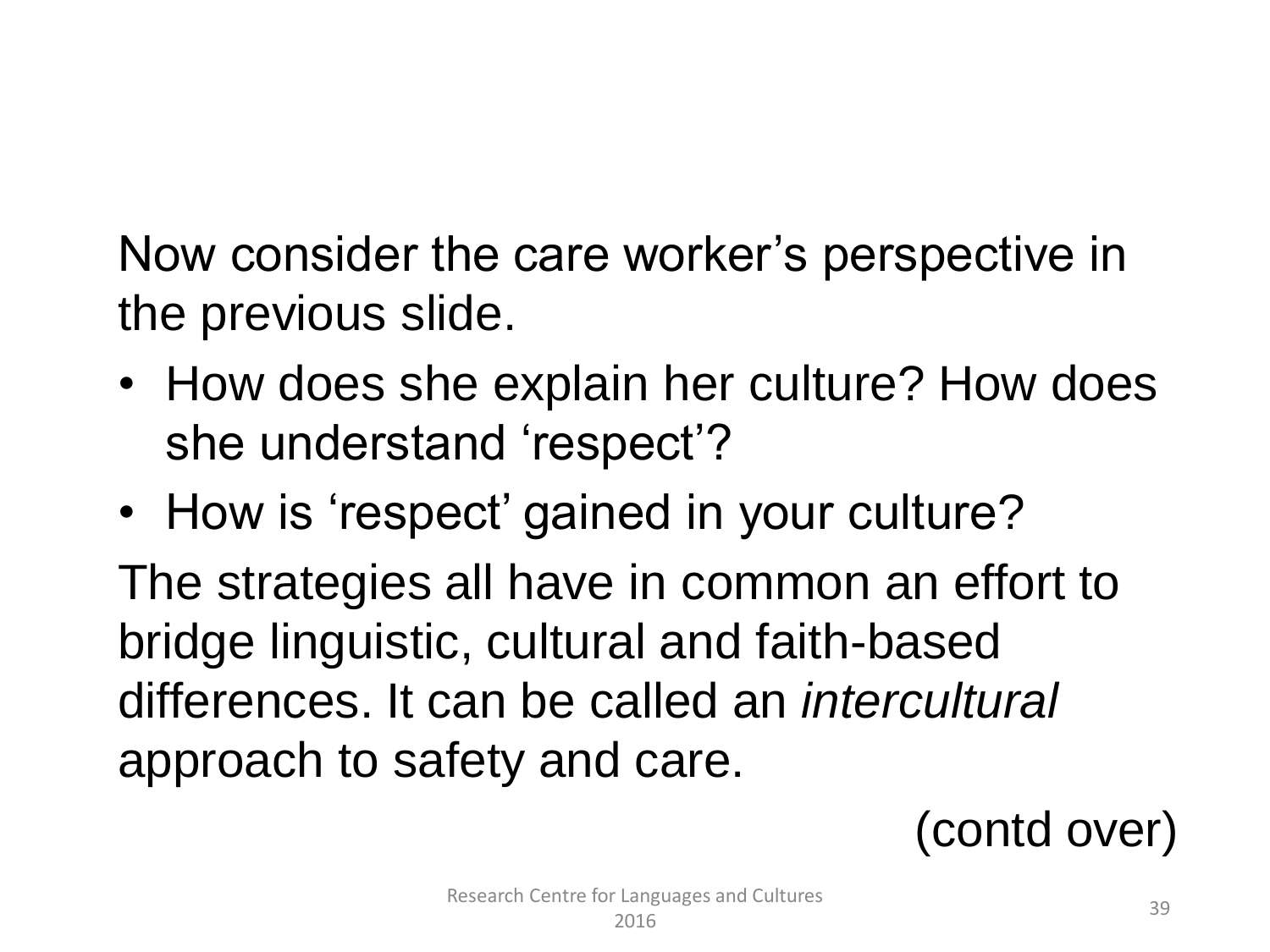#### (contd)

Discuss and note down how you think this intercultural approach to safety and care actually works in practice.

- Who should be involved in an intercultural approach to safety and care?
- How do we best achieve it in the workplace?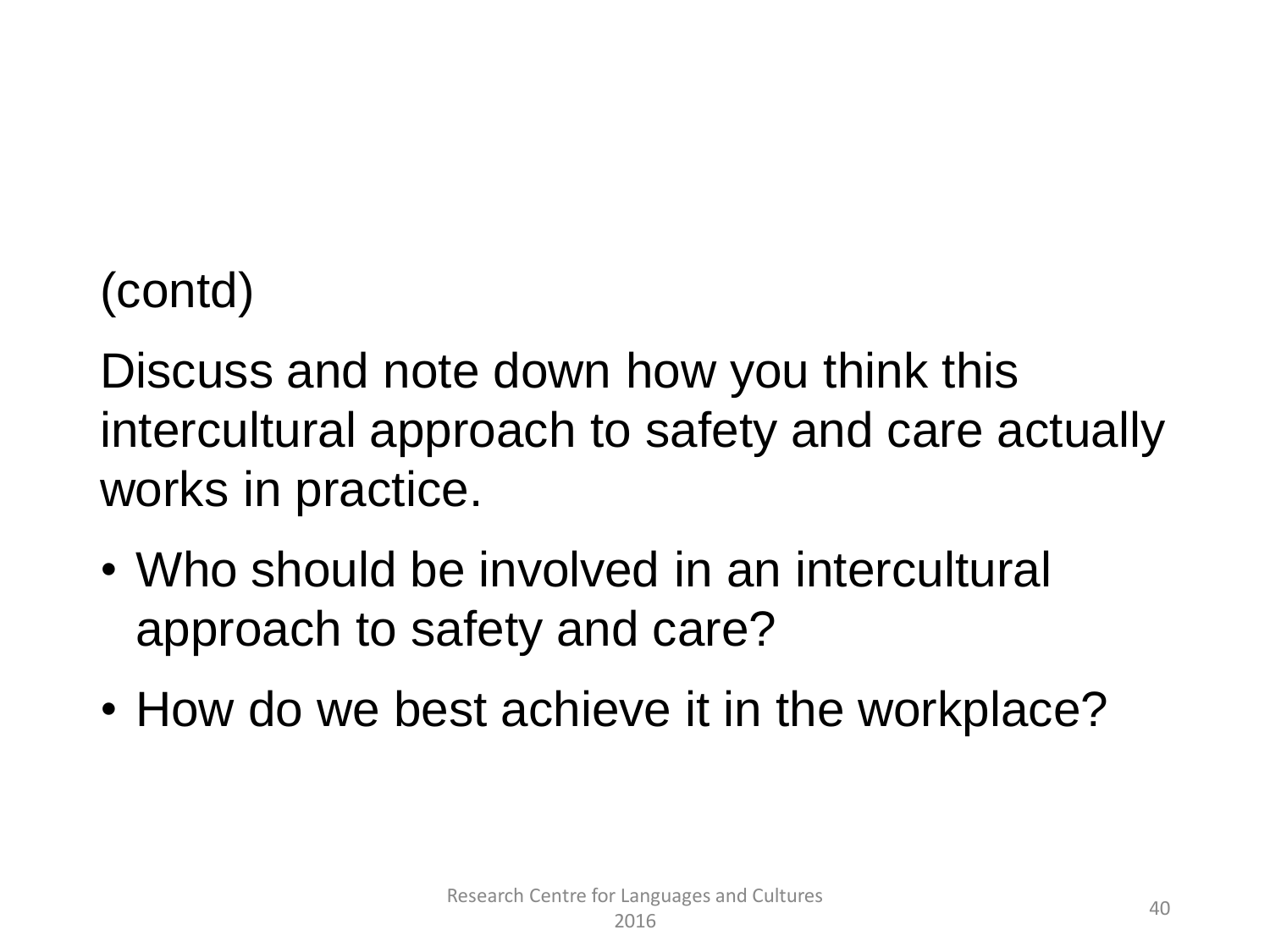# **Bringing it together**

In developing strategies for an *intercultural* approach to safety and care, it is important to note and understand that:

- safety and care are a *reciprocal accomplishment.* It's not just about others; it's about all of us and our respective world views
- the practices, the *doing*, come from the linguistic, cultural and faith framework that people have developed and use to interpret what it is that is going on
- using the language resources available in the workplace will be valuable. Care workers, families, nurses, volunteers, chaplains can act as cultural mediators.

(contd over)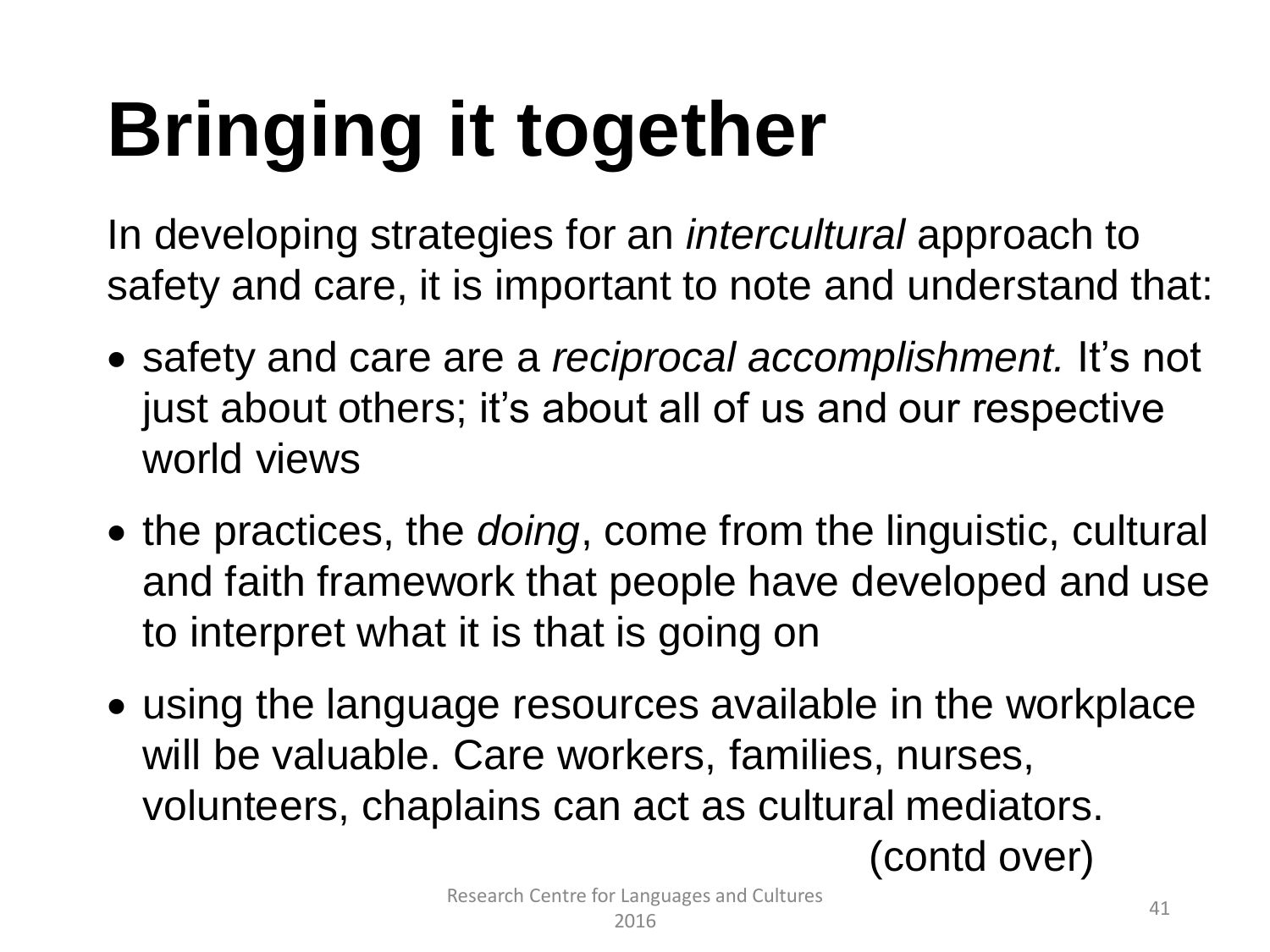#### (contd)

Strategies for doing safety and care include:

- recognising that there are different cultural expectations, norms, assumptions, values, attitudes and beliefs, and demonstrating a willingness to learn about and come to understand them
- maintaining attentiveness to language, culture, faith is an ongoing practice
- recognising the local methods that work 'on the ground'
- reflection on how we understand each other, how we are understood by others, how we react/respond in interaction – is a crucial process.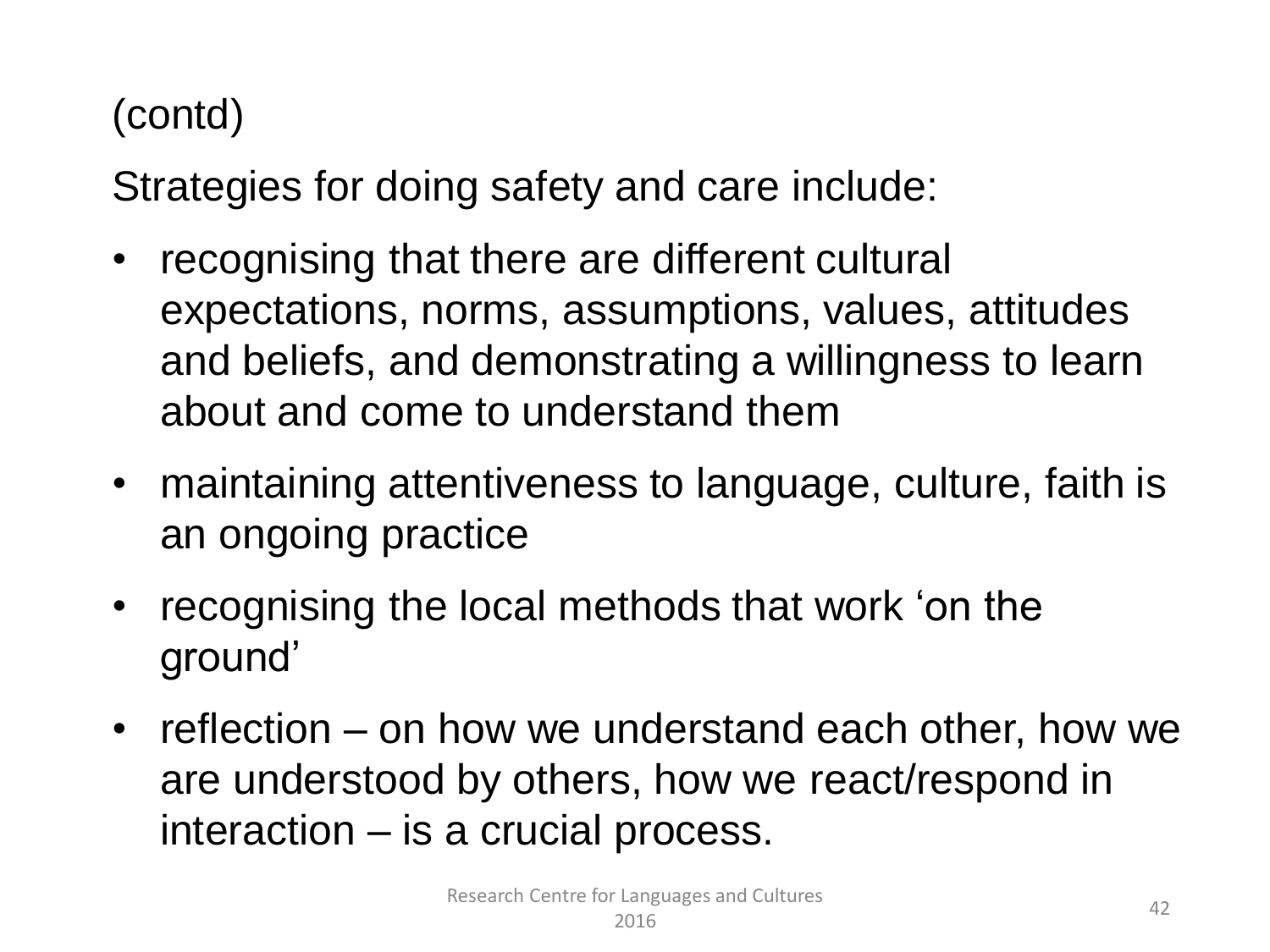#### *A concluding reflection*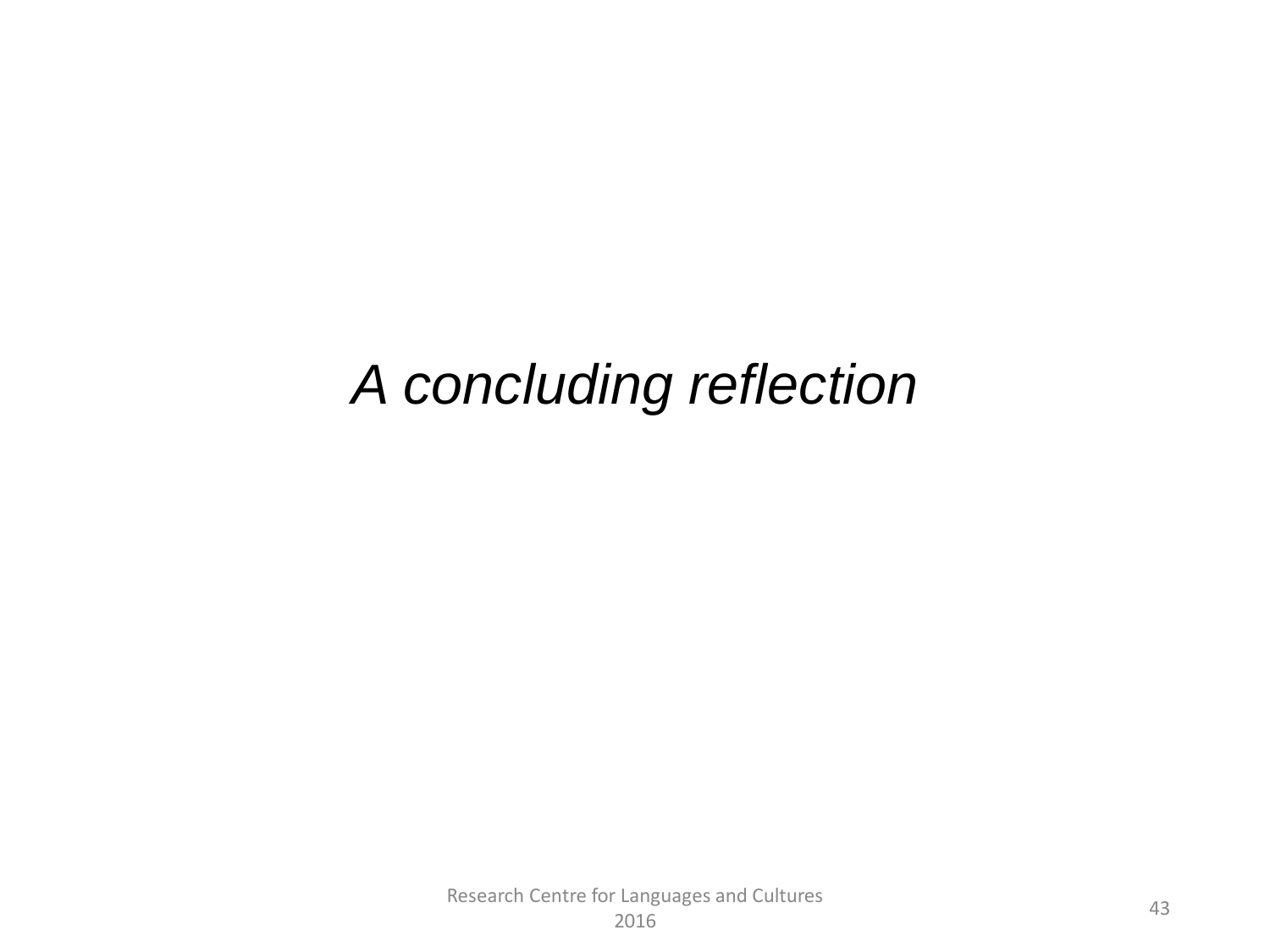'Australia is a multicultural country where people from different backgrounds could get to work together and obviously speak with different accents/languages but the most important thing is to build the ability to listen to each other. People should not just conclude that I don't understand or I will not understand what he/she has to say. I have heard people saying, "I don't understand her accent/language"; some people saying, "Did you understand what he said?"

'… I believe that if people listen more, they will understand. Because most people have already made up their minds that they will not understand, usually lost them in the middle of the conversation. When people listen more and take time to understand one another there would be safety for all.'